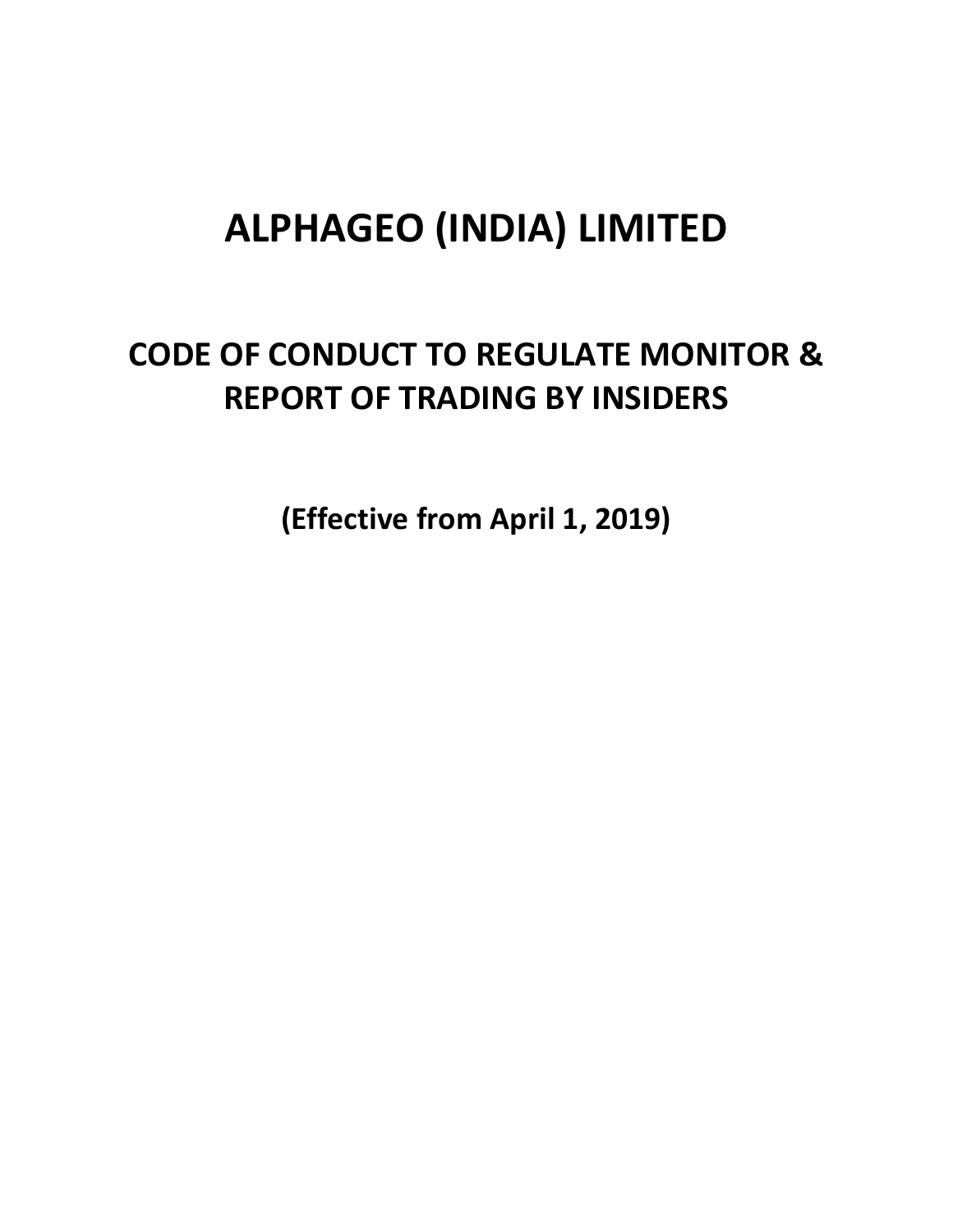## **ALPHAGEO (INDIA) LIMITED CIN: L74210TG1987PLC007580**

## **CODE OF CONDUCT TO REGULATE, MONITOR & REPORT OF TRADING BY INSIDERS**

[As per SEBI (Prohibition of Insider Trading) Regulations, 2015 Updated with SEBI Circular No. SEBI/LAD-NRO/GN/2019/02 dated 21<sup>st</sup> January, 2019]

## **1. Introduction**

Securities and Exchange Board of India is regulating trading in securities of listed companies by insiders by issuing regulations from time to time. The regulations issued earlier titled "SEBI (Prohibition of Insider Trading) Regulations 1992" are replaced by "SEBI (Prohibition of Insider Trading) Regulations 2015" and further amended by SEBI (Prohibition of Insider Trading) (Amendment) Regulations, 2019 ("the Regulations").

These Regulations, *inter alia,* require all listed companies to set up an appropriate mechanism and formulate a code of conduct to regulate, monitor and report of trading in Securities of the Company by its employees and other connected persons towards achieving the compliances and to enforce a code of internal procedures and conduct based on the standards specified in the Regulations.

Alphageo (India) Limited ("AGIL" or "the Company"), in compliance with earlier regulations, has formulated a Code of Conduct for Prevention of Insider Trading and the same is in force. However, the new amendments to the existing Regulations mandate revision of existing Code of Conduct.

Accordingly, the Company has formulated this Code of Conduct to regulate and monitor the trading of Company's securities by Insiders and for reporting of trading by Insiders to the Company. This Code of Conduct is approved by the Board of Directors at its meeting held on February 9, 2019. All the Promoter(s), Director(s), Designated Person(s), Officer(s) of the Company and their respective Connected Persons are governed by this Code.

## **2. Objective**

The Company endeavors to preserve the confidentiality of un-published price sensitive information, transparency and fairness in dealing with all stakeholders and in ensuring adherence to all laws and regulations in force.

Every Promoter(s), Director(s), Officer(s), and Insider(s) of the Company has a duty to safeguard the confidentiality of all such information obtained in the course of discharging their duties at the Company and shall not use their position or knowledge to gain personal benefit or to provide benefit to any third party. Such persons are prohibited from communicating or counseling others with respect to the securities of the Company and also refrain from profiteering by misusing the unpublished price sensitive information. This will enable the Company to retain investor confidence.

To achieve these objectives, ALPHAGEO (INDIA) LIMITED (hereinafter referred to as "the Company") hereby notifies that this CODE is to be followed by all Promoter(s), Director(s), Officer(s), Insider(s) and Connected person(s) of the Company.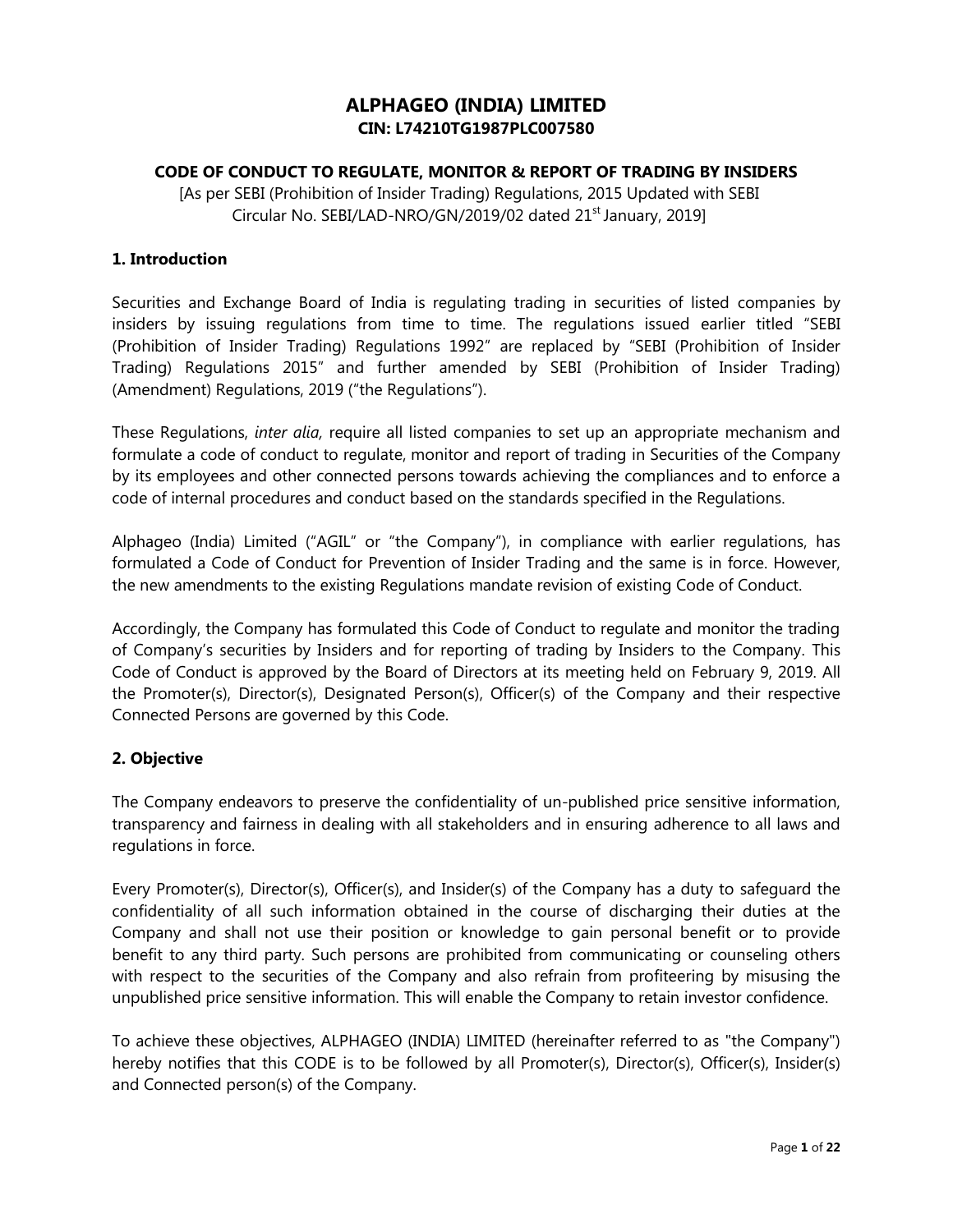## **3. Applicability**

This revised Code will come into force from 1<sup>st</sup> April, 2019. Until that date the existing Code of Conduct is continued to be applicable for trading by insiders and ceases from operation from the date this new Code of Conduct will come into force.

#### **4. Definition of terms**

In this Code unless the context otherwise requires the following words, expressions and derivations thereof shall have the meanings assigned to them as under:-

- a) **"Act"** means the Securities & Exchange Board of India Act, 1992 (15 of 1992);
- b) **"Board"** means the Securities and Exchange Board of India;
- c) **"Code"** means Company"s "Code of Conduct to Regulate, Monitor & Report of Trading by Insiders" approved by the Board of Directors of the Company at its meeting held on February 9, 2019;
- d) **"Compliance Officer"** means Company Secretary of the Company or any Officer of the Company designated as Compliance Officer by the Board of Directors of the Company who shall be responsible for compliance of policies, procedures, maintenance of records monitoring adherence to the rules for the preservation of unpublished price sensitive information, monitoring of trades and the implementation of the procedures specified in this Code;

## e) **"Connected Person"** means –

- i. A Director of the Company
- ii. A Key Managerial Personnel of the Company
- iii. An Officer of the Company
- iv. An Employee of the Company who has access to unpublished price sensitive information (UPSI) or is reasonably expected to have access to UPSI
- v. Any person who is or has a professional or business relationship, directly or indirectly, allows access to UPSI or is reasonably expected to allow access to UPSI
- vi. Any person who is or has been in a contractual or fiduciary or employment relationship at any time in the six months period prior to the date of determining whether that person, as a result of such relationship, was directly or indirectly allowed access to UPSI or is reasonably expected to be allowed access to UPSI
- vii. Any person who is or has been in frequent communication with an officer of the company at any time in the six months period prior to the date of determining whether that person, as a result of such frequent communication was directly or indirectly allowed access to UPSI or is reasonably expected to be allowed access to UPSI
- viii. The persons falling within the categories, enumerated below, shall be deemed to be connected persons unless it is established that such person do not have access to UPSI or is reasonably expected not to have access to UPSI: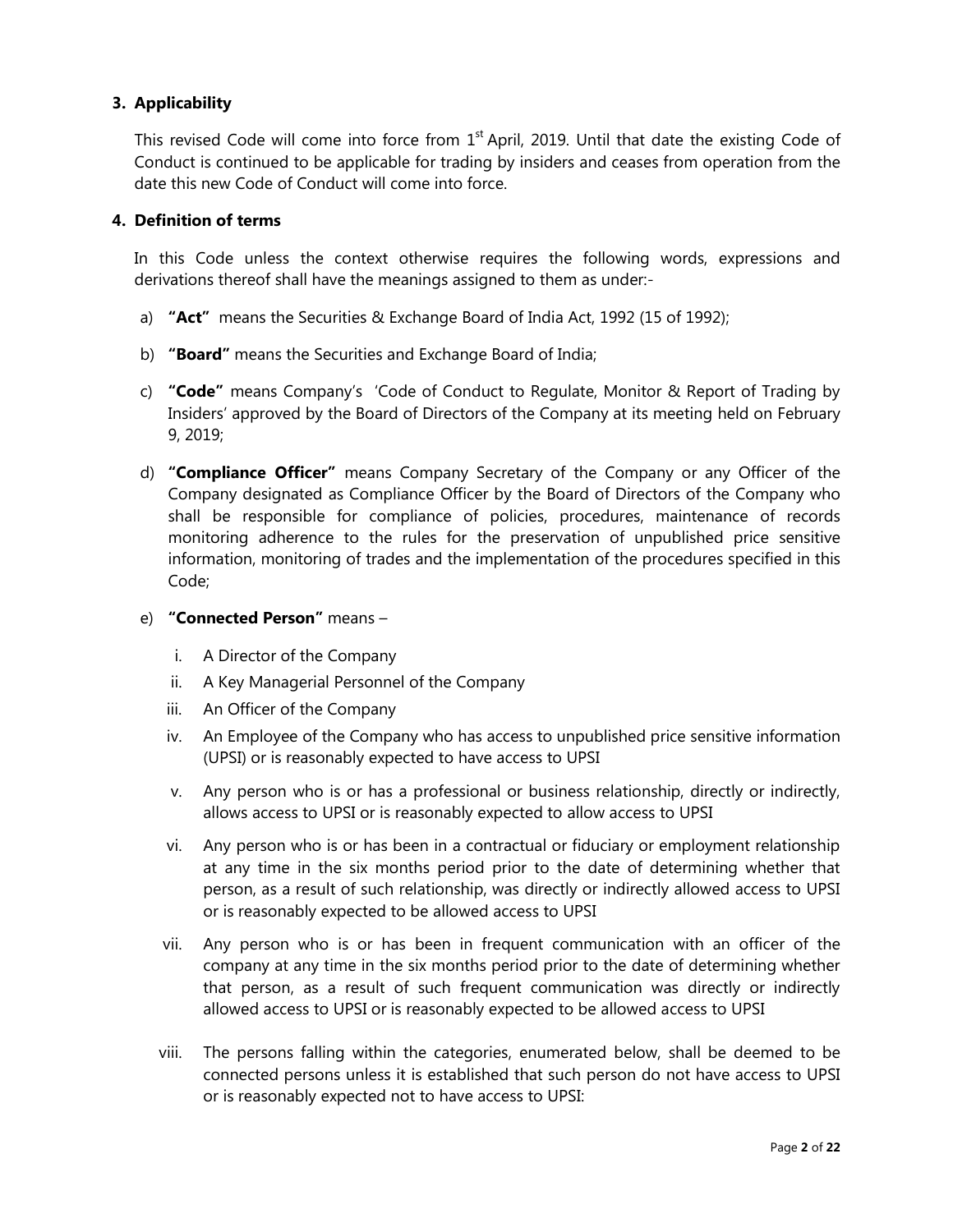- (a) an immediate relative of connected persons specified in clause (i) to (vii) above;
- (b) a holding company or associate company or subsidiary company;
- (c) an intermediary as specified in section 12 of the Act viz., Stock Broker, Sub-broker, Share Transfer Agents, etc., or an employee or director thereof;
- (d) an investment company, trustee company, asset management company or an employee or director thereof;
- (e) an official of a stock exchange or of clearing house or corporation;
- (f) a member of the board of trustees of a mutual fund or a member of the board of directors of the asset management company of a mutual fund or is an employee thereof;
- (g) a member of the board of directors or an employee, of a public financial institution as defined in section 2 (72) of the Companies Act, 2013;
- (h) an official or an employee of a self-regulatory organization recognised or authorized by the Board;
- (i) a banker of the company;
- (j) a concern, firm, trust, Hindu undivided family, company or association of persons wherein a director of a company or his immediate relative or banker of the company, has more than 10% of the holding or interest;

#### f) **"Designated Persons"** consist

- (i) Promoter(s) of the Company;
- (ii) Directors of Subsidiary Company(ies);
- (iii) Connected Persons; and
- (iv) Employees in the Senior Management cadre(upto one level below Board of Directors) General Managers, Assistant General Manager and above in the Finance & Accounts department, Personal or Executive Assistants/ Secretaries of the Chairman, Managing Director, Whole-Time-Director, Executive Directors, President, Chief Executive Officer, Chief Operating Officer, Chief Financial Officer & Head of the Division of the company and other persons as may be notified from time to time by the Board of Directors of the Company.
- g) **"Generally available information"** means information that is accessible to the public on a non- discriminatory basis;
- h) **"Immediate relative"** means a spouse of a person, and includes parent, sibling and child of such person or of the spouse, any of whom is either dependent financially on such person or consults such person in taking decision relating to trading in securities;
- i) **"Insider"** means any person who is:
	- (i) a promoter or part of promoter group;
	- (ii) a connected Person; or
	- (iii) in possession of or having access to UPSI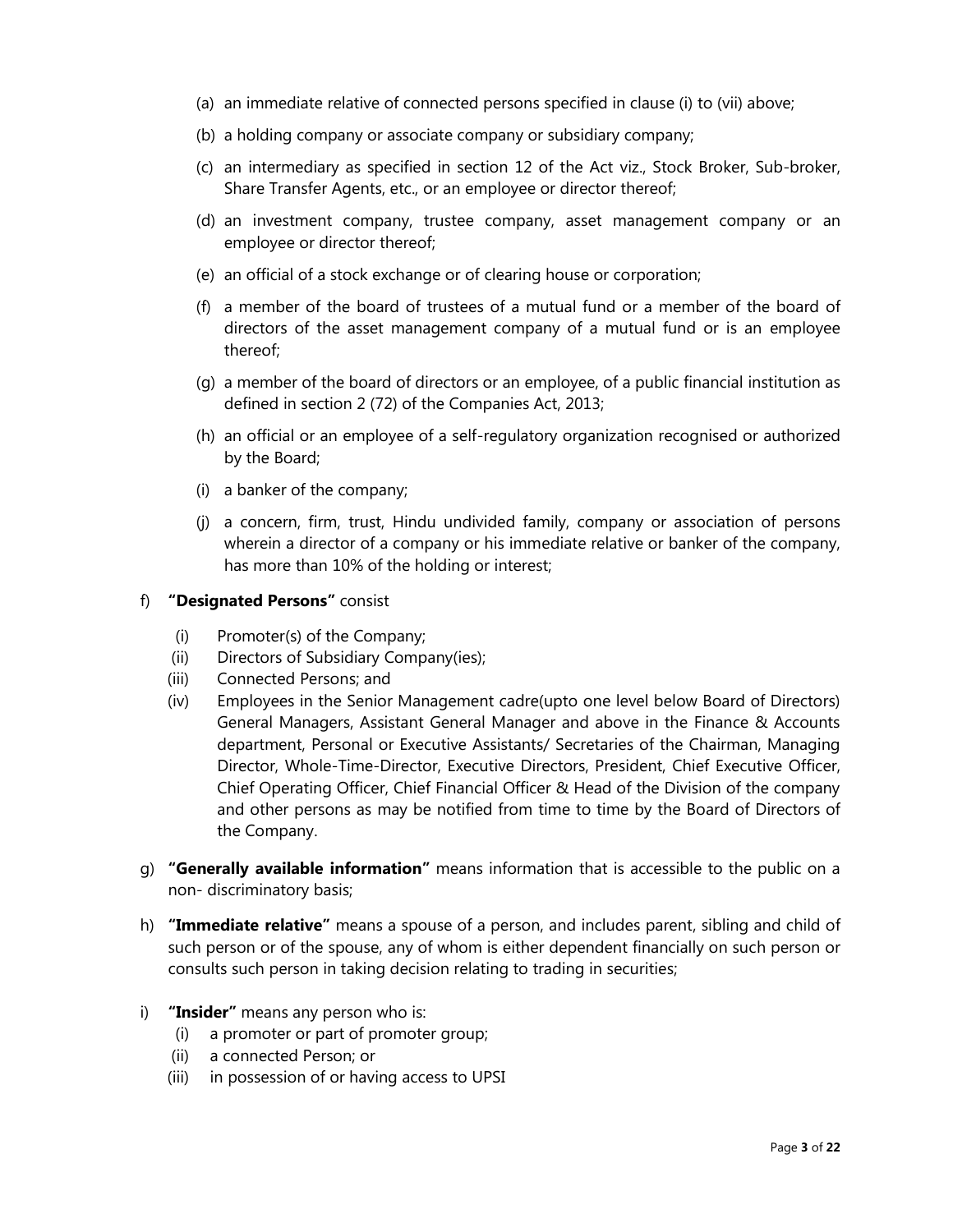- j) **"Legitimate Purpose"** means sharing of UPSI in the ordinary course of business by an insider with partners, collaborators, lenders, customers, suppliers, merchant bankers, legal advisors, auditors, insolvency professionals or other advisors or consultants, provided that such sharing has not been carried out to evade or circumvent the prohibitions of these regulations.
- k) **"Officer(s) of the Company"** includes any Director, Key Managerial Personnel, or any person in accordance with whose directions or instructions the Board Directors or any one or more of the directors is or are accustomed to act;
- l) **"Pre-clearance of Trade"** means prior approval for trading / dealing in the securities of the company;
- m) **"Promoter"** shall have the meaning assigned o it under the Securities and Exchange Board of India (Issue of Capital and Disclosure Requirements) Regulations, 2018 or any modification thereof;
- n) **"Securities"** shall have the meaning assigned to it under the Securities Contracts(Regulation) Act, 1956 (42 of 1956) or any modification thereof except units of a mutual fund and includes Equity Shares of the Company;
- o) **"Specified"** means specified by the Board in writing;
- p) **"Takeover regulations"** means the Securities and Exchange Board of India (Substantial Acquisition of Shares and Takeovers) Regulations, 2011 and any amendments thereto;
- q) **"Trading"** means and includes subscribing, buying, selling, dealing, or agreeing to subscribe, buy, sell, deal in any securities, and "trade" shall be construed accordingly;
- r) **"Trading day"** means a day on which the recognized stock exchanges are open for trading;
- s) **"Trading Window"** means the period which is not a "Window Close Period" or "trading restriction period' for trading in the Company's Securities;
- t) **"Trading Restriction Period"** means closure the trading window from the last date of every quarter till 48 hours of the declaration of the financial results of the respective quarter;
- u) **"Unpublished price sensitive information"** means any information, relating to a company or its securities, directly or indirectly, that is not generally available which upon becoming generally available, is likely to materially affect the price of the securities and shall, ordinarily including but not restricted to, information relating to the following: –
	- (i) Financial results;
	- (ii) Dividend(s);
	- (iii) Change in capital structure;
	- (iv) Mergers, de-mergers, acquisitions, delisting, disposals and expansion of business and such other transactions;
	- (v) Changes in key managerial personnel.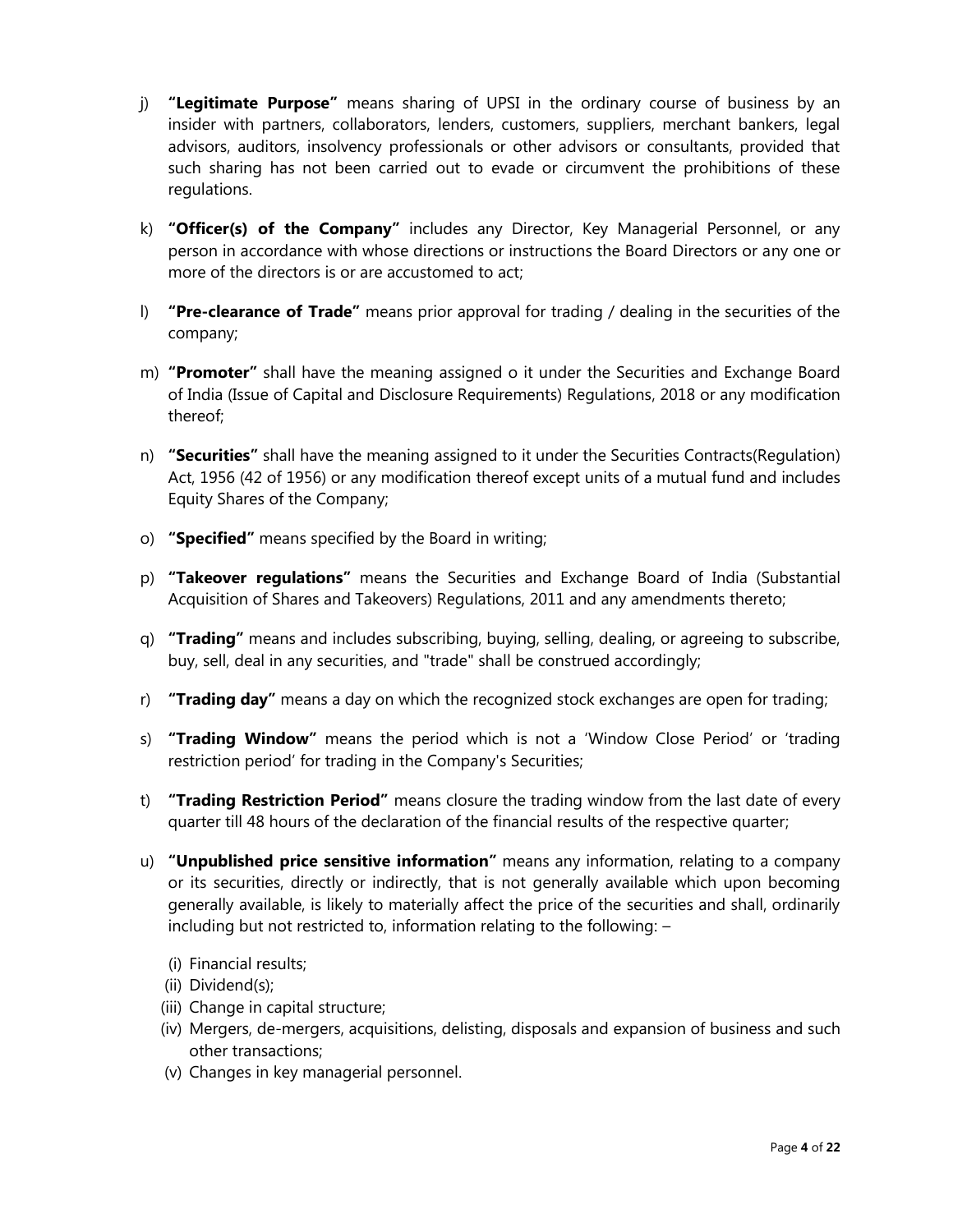## v) **"Window Close Period"** means

- i. The period beginning with 7 trading days prior to the date of Board Meeting where the Board of Directors consider the announcement of the financial results (audited or unaudited) of the quarter/half year/the financial year as the case may be, and, ending up to and including 48 hours after the public announcement of the Financial results; or
- ii. The period commencing from the time of announcement of the meeting of the Board of Directors for consideration of all matters other than financial results which are deemed to be price sensitive information and ending 48 hours after the public announcement of the decision taken by the Board of Directors at such meeting; or
- iii. Such other period as may be notified by the "Compliance Officer" from time to time, under the authority of Board of Directors.

## **5. Restrictions on communication or procurement of UPSI**

## **5.1 Communication or procurement of Unpublished Price Sensitive Information:**

- (i) No insider shall communicate, provide, or allow access to any unpublished price sensitive information, to any person including other insiders except where such communication is in furtherance of legitimate purposes, performance of duties or discharge of legal obligations.
- (ii) No person shall procure from or cause the communication by any insider of unpublished price sensitive information, relating to a company or securities listed or proposed to be listed, except in furtherance of legitimate purposes, performance of duties or discharge of legal obligations.
- (iii) Notwithstanding anything mentioned above, an unpublished price sensitive information may be communicated, provided, allowed access to or procured, in connection with a transaction that would, after signing a non-disclosure obligation by the party or parties:
	- a. entail an obligation to make an open offer under the takeover regulations where the board of directors of the company is of informed opinion that the sharing of such information is in the best interests of the company;
	- b. not attract the obligation to make an open offer under the takeover regulations but where the board of directors of the company is of informed opinion that the sharing of such information is in the best interests of the company and the information that constitute unpublished price sensitive information is disseminated to be made generally available at least two trading days prior to the proposed transaction being effected in such form as the board of directors may determine to be adequate and fair to cover all relevant and material facts.

## **5.2. Preservation of "Unpublished Price Sensitive Information"**

Every Promoter(s), Director(s), Officer(s) and Insider(s) shall maintain the confidentiality of Unpublished Price Sensitive Information. Insider shall not pass on such information to any person directly or indirectly by way of making a recommendation for the purchase or sale of Securities.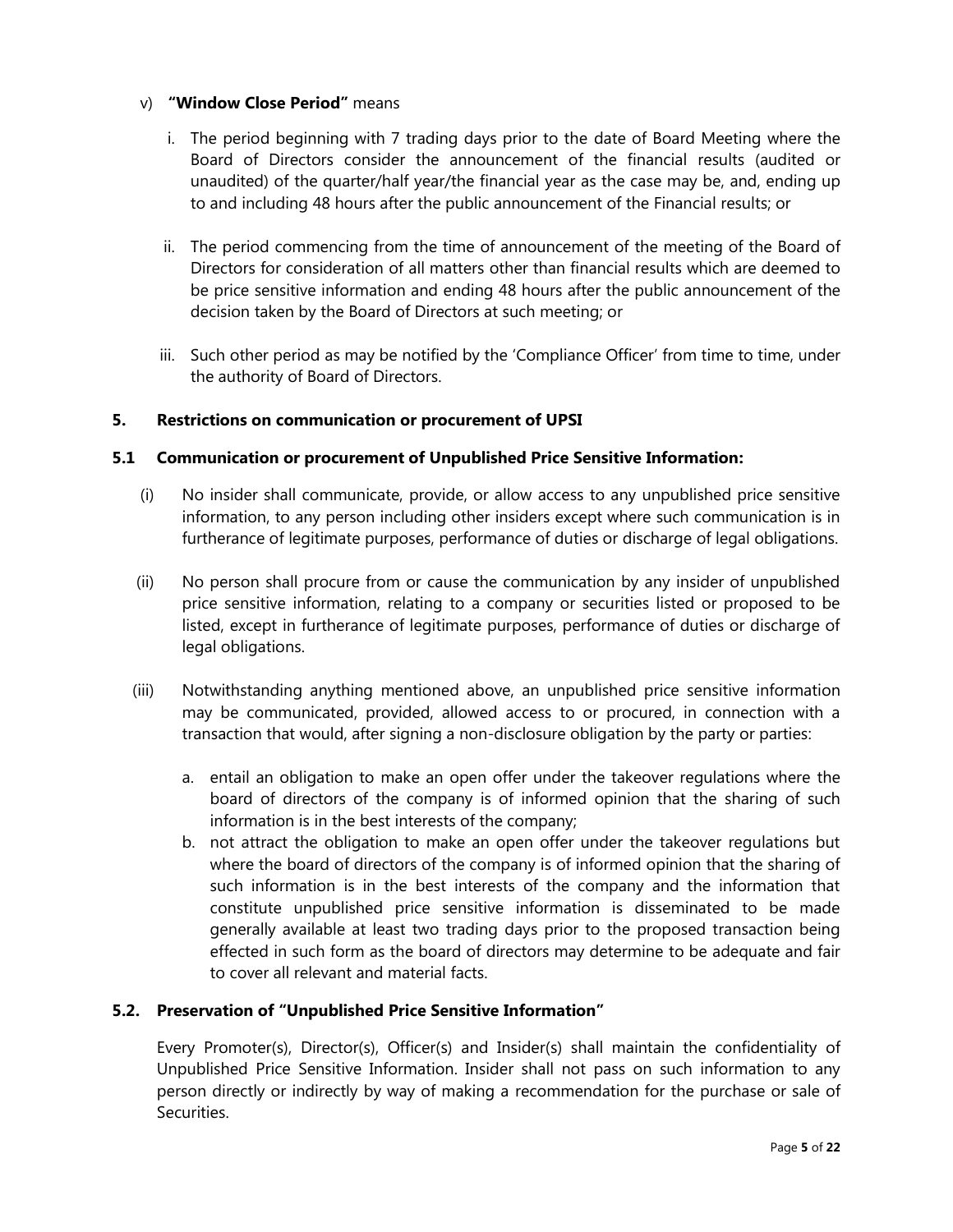## **5.3. Handling of Unpublished Price Sensitive Information:**

- (i) Unpublished Price Sensitive Information is to be handled on a "need to know" basis, i.e., Price Sensitive Information should be disclosed only to those within the Company who need the information to discharge their duty and whose possession of such information will not give rise to a conflict of interest or appearance of misuse of information.
- (ii) Any person in receipt of unpublished price sensitive information pursuant to a "legitimate purpose" shall be considered an "insider" for purposes of these regulations and due notice shall be given to such persons to maintain confidentiality of such unpublished price sensitive information in compliance with these regulations.

#### **6. Restriction on Trading by Insiders:**

- 6.1. An Insider shall not, directly or indirectly:
	- (i) Trade in securities of the Company that are listed or proposed to be listed on a stock exchange when is in possession of UPSI;
	- (ii) Trade in securities of the Company except when the Trading Window is open and is not in possession of UPSI.
	- (iii) Trade in securities of the Company except when the Trading restriction period is open.
- 6.2. The restriction in 6.1 shall not apply to:
	- (i) the transaction, which is an off-market inter-se transfer between insiders who were in possession of the same unpublished price sensitive information without being in breach of any regulation of the Code and both parties had made a conscious and informed trade decision and reported to the Company, such off-market trades, within two working days;
	- (ii) the transaction which is carried out through the block deal window mechanism between persons who were in possession of the unpublished price sensitive information without being in breach of regulation 5 of the Code and both parties had made a conscious and informed trade decision;
	- (iii) the transaction which is carried out pursuant to a statutory or regulatory obligation to carry out a *bona fide* transaction;
	- (iv) the transaction which is undertaken pursuant to the exercise of stock options in respect of which the exercise price was pre-determined in compliance with applicable regulations.;
	- (v) in the case of non-individual insider(s):
		- a. the individuals who were in possession of such unpublished price sensitive information were different from the individuals taking trading decisions and such decision-making individuals were not in possession of such unpublished price sensitive information when they took the decision to trade; and
		- b. appropriate and adequate arrangements were in place to ensure that this Code was not violated, and no unpublished price sensitive information was communicated by the individuals possessing the information to the individuals taking trading decisions and there is no evidence of such arrangements having been breached;
	- (vi) the trades which were pursuant to a trading plan setup under this Code.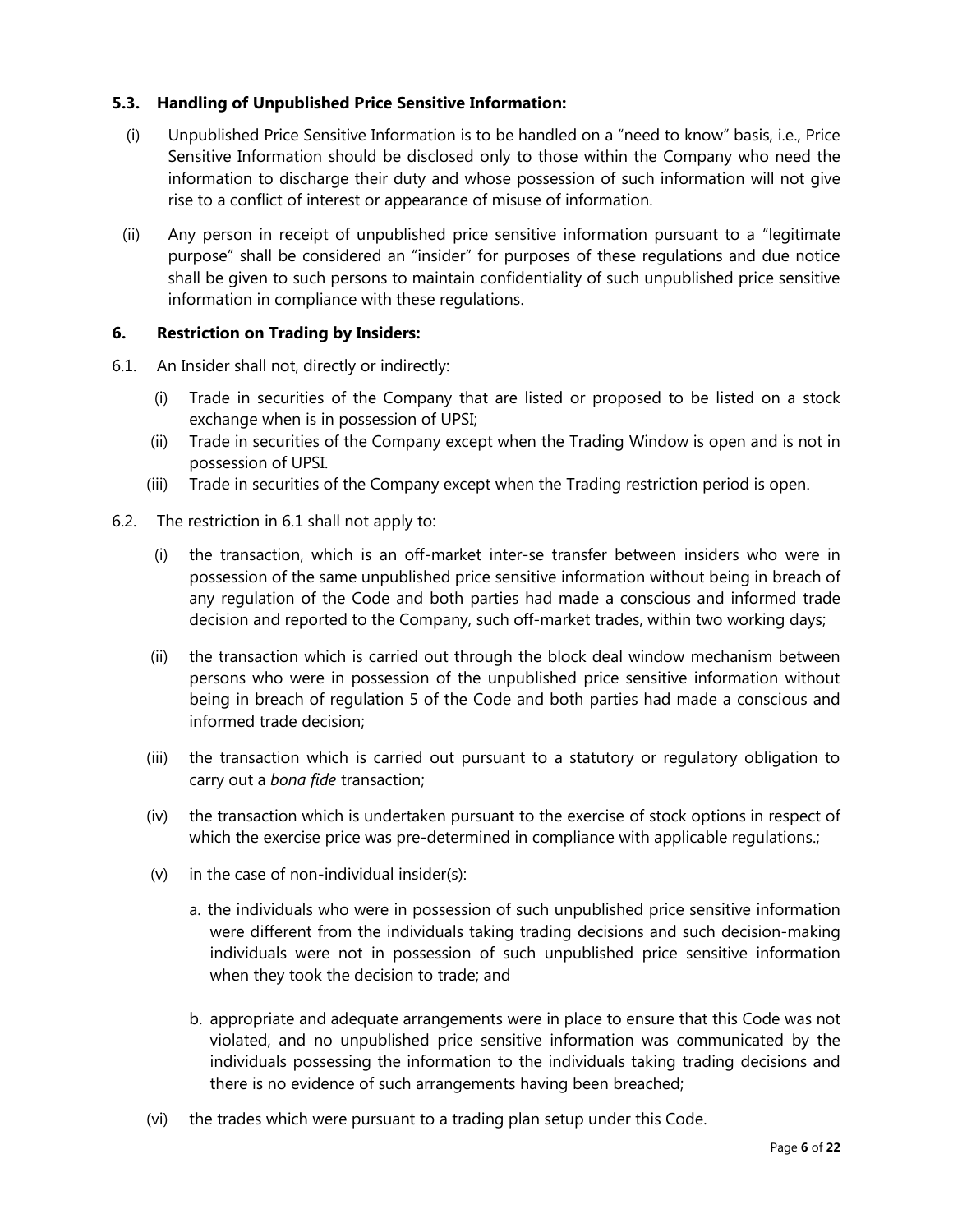## **7. Maintenance of Digital Database**

The Company shall maintain a structured digital database containing the names of such persons or entities with whom information is shared under this regulation along with the Permanent Account Number or any other identifier authorized by law where Permanent Account Number is not available and such databases shall be maintained with adequate internal controls and checks such as time stamping and audit trails to ensure non-tampering of the database.

### **8. Trading Plans**

- 8.1. An insider shall be entitled to formulate a trading plan and present it to the compliance officer for approval and public disclosure pursuant to which trades may be carried out on his behalf in accordance with such plan.
- 8.2. Such trading plan shall:-
	- (i) not entail commencement of trading on behalf of the insider earlier than six months from the public disclosure of the plan;
	- (ii) not entail trading for the period between the twentieth trading day prior to the last day of any financial period for which results are required to be announced by the issuer of the securities and the second trading day after the disclosure of such financial results;
	- (iii) entail trading for a period of not less than twelve months;
	- (iv) not entail overlap of any period for which another trading plan is already in existence;
	- (v) set out either the value of trades to be affected or the number of securities to be traded along with the nature of the trade and the intervals at, or dates on which such trades shall be effected; and
	- (vi) not entail trading in securities for market abuse.
- 8.3. The trading plan shall be approved by the Compliance Officer of the Company.
- 8.4. The Compliance Officer, while approving the Trading Plan, shall review to assess whether the plan would have any potential for violation of the Code and shall been titled to seek such express undertakings as may be necessary to enable such assessment and to approve and monitor the implementation of the trading plan.
- 8.5 The pre-clearance of trades shall not be required for a trade executed as per an approved trading plan.
- 8.6 The trading window norms and restrictions on contra trade shall not be applicable for trades carried out in accordance with an approved trading plan.
- 8.7. The trading plan once approved shall be irrevocable and the Insider shall mandatorily have to implement the plan, without being entitled to either deviate from the plan or to execute any trade in securities outside the scope of the trading plan.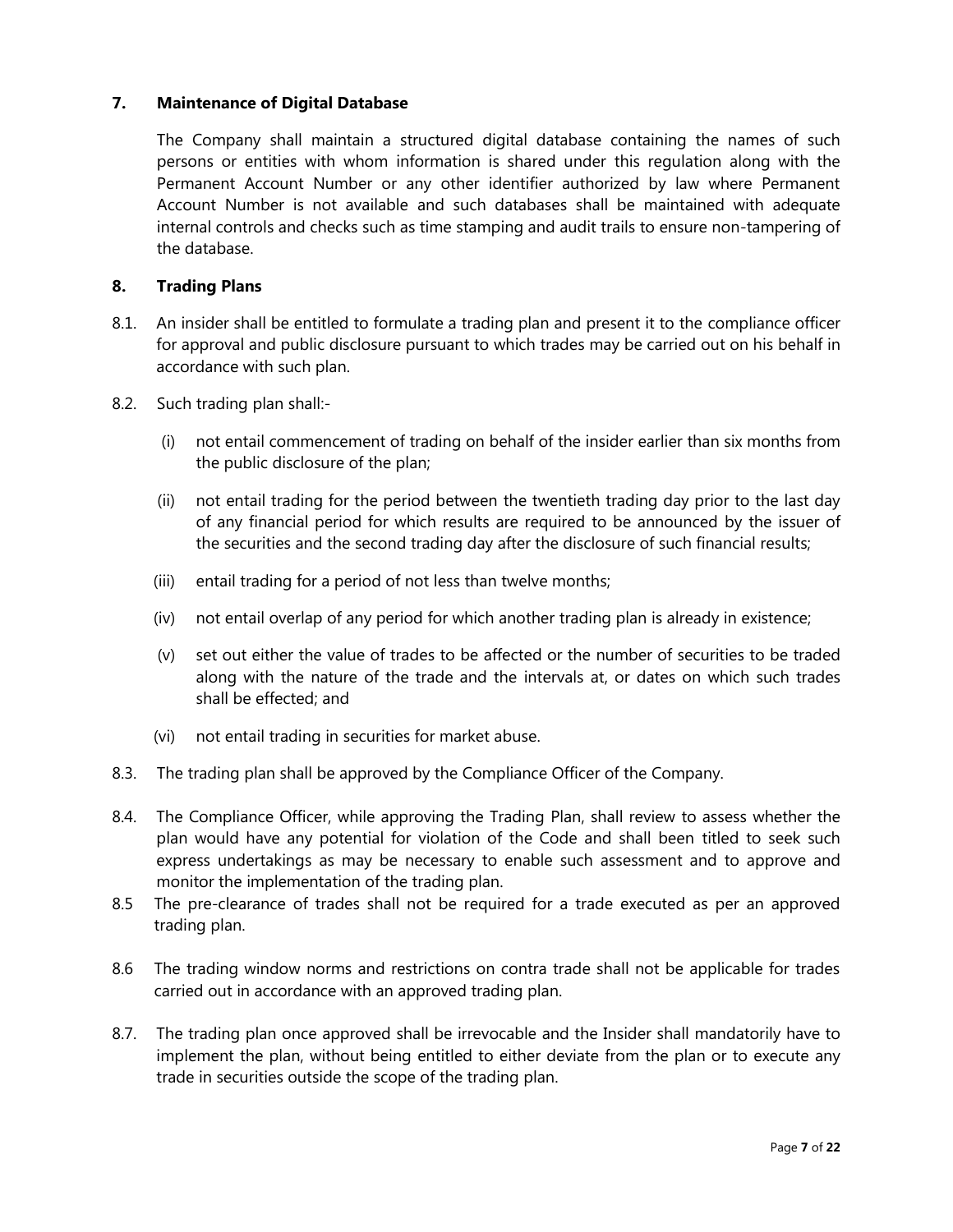- 8.8. The trading plan shall not be commenced if any unpublished price sensitive information in possession of the insider at the time of formulation of the plan has not become generally available at the time of the commencement of such plan. In such case, the implementation ought to be deferred until such information becomes generally available.
- 8.9. Upon approval of the trading plan, the Compliance Officer shall notify the plan to the Stock Exchanges.

## **9. Pre-clearance of Trading**

- 9.1. Designated Persons may trade in the securities of the company when the trading window is open, after obtaining the approval of the Compliance Officer by submitting an application as per **Annexure-1.**
- 9.2. The Compliance Officer shall not approve any proposed Trade by Designated Person if the Compliance Officer determines that such Designated Person is in possession of UPSI even though the Trading Window is open.
- 9.3. The Compliance Officer may, after being satisfied that the application and undertaking are true and accurate, approve the Trading, on the condition that the Trade so approved shall be executed within 7 trading days following the date of approval and issue pre-clearance order as per **Annexure-2.**
- 9.4. The Designated Person shall, within 2 days of the execution of the Trade, submit the details of such Trade to the Compliance Officer as per **Annexure-3**. In case the Trade is not undertaken, a report to that effect shall be filed in the said form.
- 9.5. lf the pre-cleared Trade is not executed within 7 Trading days after the approvals is given, the Designated Person must secure pre-clearance of the transaction again.
- 9.6. A Designated Person who Trades in Securities without complying with the preclearance procedure as envisaged in these Rules or gives false undertaking and/or makes misrepresentations in the undertakings executed by him/ her while complying with the preclearance procedure shall be subjected to the penalties as envisaged in this Code.
- 9.7. *Nothing in this clause shall apply to any Trade(s) involving securities of the Company, if the value of the securities traded, in one or series of transactions over any Calendar Quarter, aggregates to a traded value which is not in excess of Rs.10.00 Lakhs by any Designated Person provided such person is not in possession of UPSI while undertaking such trading transactions.*

#### **10. Additional Trading restriction on Designated Person(s)**

- 10.1. No Director or Key Managerial Personnel shall enter into derivative transactions in respect of the securities of the Company.
- 10.2. All Designated Persons who are permitted to Trade in the Securities of the Company under regulation 9 of the code shall not enter into an opposite (contra) transaction during the next six months following the prior transaction.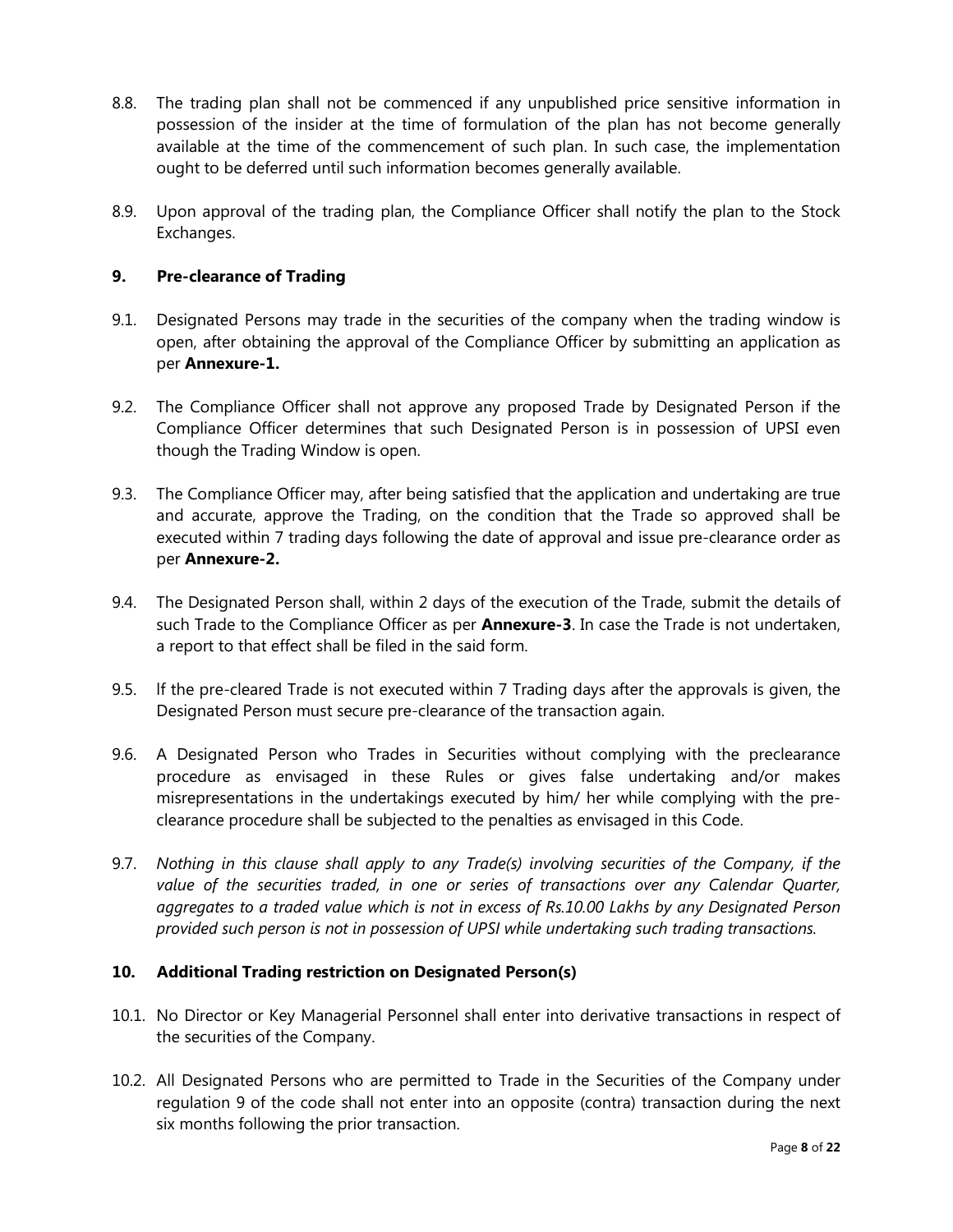- 10.3. In case of any contra trade is executed, in advertently or otherwise, in violation of such a restriction, the profits from such trade shall be liable to be disgorged for remittance to the SEBI for credit to the Investor Protection and Education Fund administered by SEBI.
- 10.4. The Compliance Officer is empowered to grant relaxation from strict application of the restriction for reasons to be recorded in writing provided that such relaxation does not violated this Code, on application made by such Designated Person set out in **Annexure- 4.**

#### **11. Penalty for Insider Trading**

- 11.1 An Insider who acts in contravention of this Code shall be liable to have his services or relationship with the Company, as the case may be, terminated.
- 11.2 Directors, Officers and Employees of the Company who violate these rules shall be subject to disciplinary action by the Company, which may include wage freeze, suspension and ineligibility for future participation in the Company's Stock options plans or termination and levy of penalty amount as decided by the committee of Directors.
- 11.3 The SEBI or any other appropriate authority would also be informed of the violation of this Code so that appropriate action may be taken against such violation.

## **12. Rights and Duties of Compliance Officer**

- 12.1. The Compliance Officer shall maintain(a) updated list of Designated Persons; (b)records of disclosures and pre-clearance applications and undertakings for a period of 5 years; and (c) a conditional list of any 'restricted securities' which shall be used as the basis for approving or rejecting applications for pre-clearance of trades.
- 12.2. The Compliance Officer shall provide a report to the Board of Directors and to the Chairman of the Audit Committee of the Board, on quarterly basis, all the details of Trading in Securities by the Designated Persons including any violations of the Code, Trading Plans sanctioned, Preclearance as approved and rejected if any with reasons.
- 12.3. The Compliance Officer is entitled, prior to approving any trades, to seek declarations to the effect that the applicant for pre-clearance is not in possession of any unpublished price sensitive information. He also has the authority to determine whether any such declaration is reasonably capable of being rendered in accurate.

#### **13. Disclosures Requirements**

All Designated Person shall make disclosures to the hereafter set out. The Disclosures to be made by any Person under this Code include those relating to Trading by such person's immediate relatives and by any other person for whom such person takes trading decisions.

#### **13.1. Initial Disclosure:**

(i) Every Promoter, Key Managerial Personnel, Director of the Company and each of their immediate Relative shall disclose his holding of securities of the company as on the date, this Code is taking effect, to the companywithin30 days as per Form-A set out in **Annexure-5.**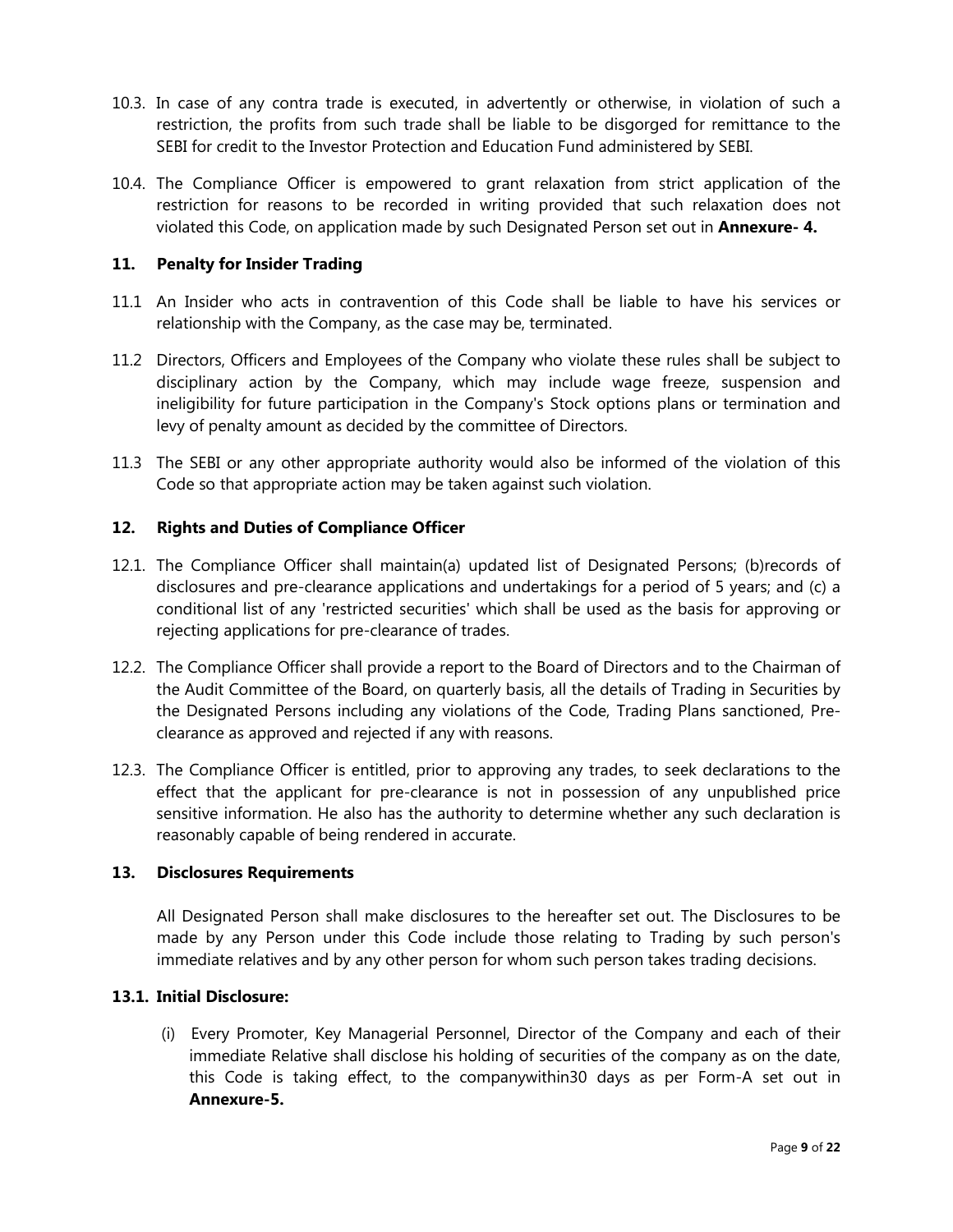(ii) Every person on appointment as a Key Managerial Personnel or a Director of the Company or upon becoming a Promoter shall disclose his holding of securities of the Company as on the date of appointment or becoming a promoter, to the company within7 (seven) days of such appointment or becoming a promoter, as per Form-B set out in **Annexure-6.**

## **13.2. Continual Disclosures:**

- (i) Every Promoter, Key Managerial Personnel, Designated Person and Director of the Company and each of their immediate relatives shall disclose as per Form-C set out in **Annexure-7,** to the company the number of such securities acquired or disposed of within two trading days of such transaction if the value of the securities traded, whether in one transaction or a series of transactions, over any calendar quarter, aggregates to a traded value is in excess of ten lakh rupees. Such disclosures shall be made within two working days on receipt of intimation of allotment of shares or acquisition or sale of shares or voting rights other than by way of trading through stock exchanges, as the case may be.
- (ii) The Compliance Officer may, require any other Connected Person, to disclose the holdings and trading in securities of the Company as per Form-D set out in **Annexure-8** at such frequency as he may determine in order to monitor the compliance of this Code.
- (iii) The Compliance Officer shall notify the particulars of such trading reported in Form–C and Form-D to BSE Ltd and National Stock Exchange Limited (NSE) within 2 (Two) trading days of receipt of the disclosure or from becoming aware of such transactions.

## **13.3. Annual Disclosures:**

Every Designated Person shall disclose total number of securities of the Company held, by him and/or relative(s), his dependent family members (whichever applicable) as at the end of every financial year of the company, within 30 days of the end of the financial year in format set out in **Annexure-9.**

#### **14. Institutional Mechanism for Prevention of Insider trading**

- 14.1. An adequate and effective system of internal controls shall be put in place to ensure compliance with the requirements given in these regulations to prevent insider trading.
- 14.2. The internal controls shall include the following:
	- a) all employees who have access to UPSI are identified as designated employee;
	- b) all the UPSI shall be identified and its confidentiality shall be maintained as per the requirements of these regulations;
	- c) adequate restrictions shall be placed on communication or procurement of UPSI as required by these regulations;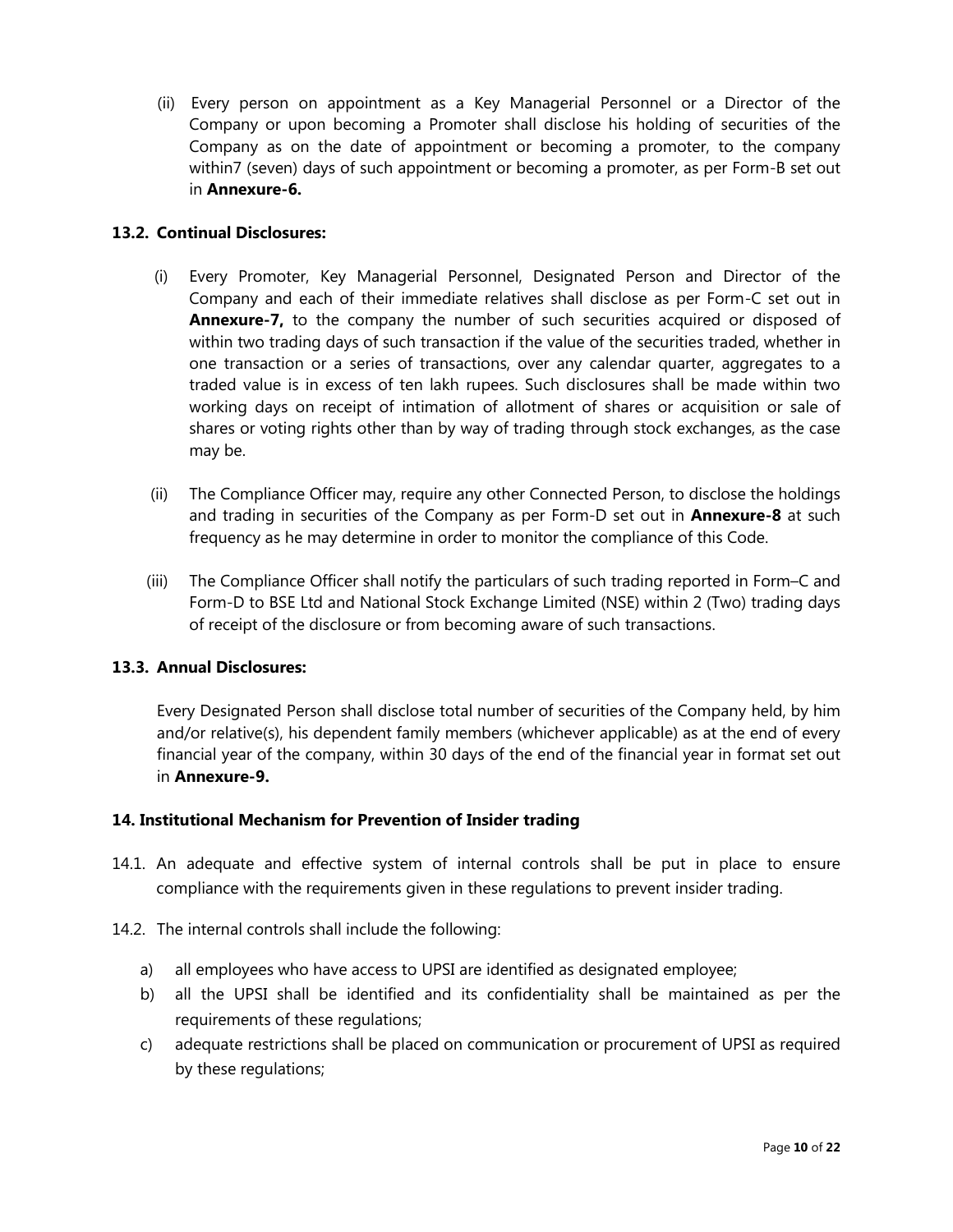- d) lists of all employees and other persons with whom UPSI is shared shall be maintained and confidentiality agreements shall be signed or notice shall be served to all such employees and persons;
- e) all other relevant requirements specified under these regulations shall be complied with; and
- f) periodic process review to evaluate effectiveness of such internal controls.
- 14.3. The board of directors of the Company and the board of directors or head(s) of the organisation of intermediaries and fiduciaries shall ensure that the Chief Executive Officer or the Managing Director or such other analogous person ensures compliance with "Code of Conduct" of the Regulations and regulations 13.1 and 13.2 of the Code.
- 14.4. The Audit Committee of the Company or other analogous body for intermediary or fiduciary shall review compliance with the provisions of these regulations at least once in a financial year and shall verify that the systems for internal control are adequate and are operating effectively.
- 14.5. The Company shall formulate written policies and procedures for inquiry in case of leak of UPSI or suspected leak of UPSI, which shall be approved by board of directors of the Company and accordingly initiate appropriate inquiries on becoming aware of leak of UPSI or suspected leak of UPSI and inform the Board promptly of such leaks, inquiries and results of such inquiries.
- 14.6. The Company shall have a whistle-blower policy and make employees aware of such policy to enable employees to report instances of leak of UPSI.
- 14.7. If an inquiry has been initiated by the Company in case of leak of UPSI or suspected leak of UPSI, the relevant intermediaries and fiduciaries shall co-operate with the Company in connection with such inquiry conducted by the Company.

## **15. Trading Restriction Period**

Trading restriction period shall be the period commencing from the end of last day of every quarter of the financial year till 48 hours after the declaration of the financial results of the respective quarter.

Designated person or class of designated persons who are reasonably be expected to have possession of unpublished price sensitive information determined by the compliance officer and their immediate relatives shall not trade in securities of the company during the trading restriction period.

#### **16. Clarifications/ Enquiries**

The Compliance Officer may be contacted for any assistance as to the interpretation and application of this Code.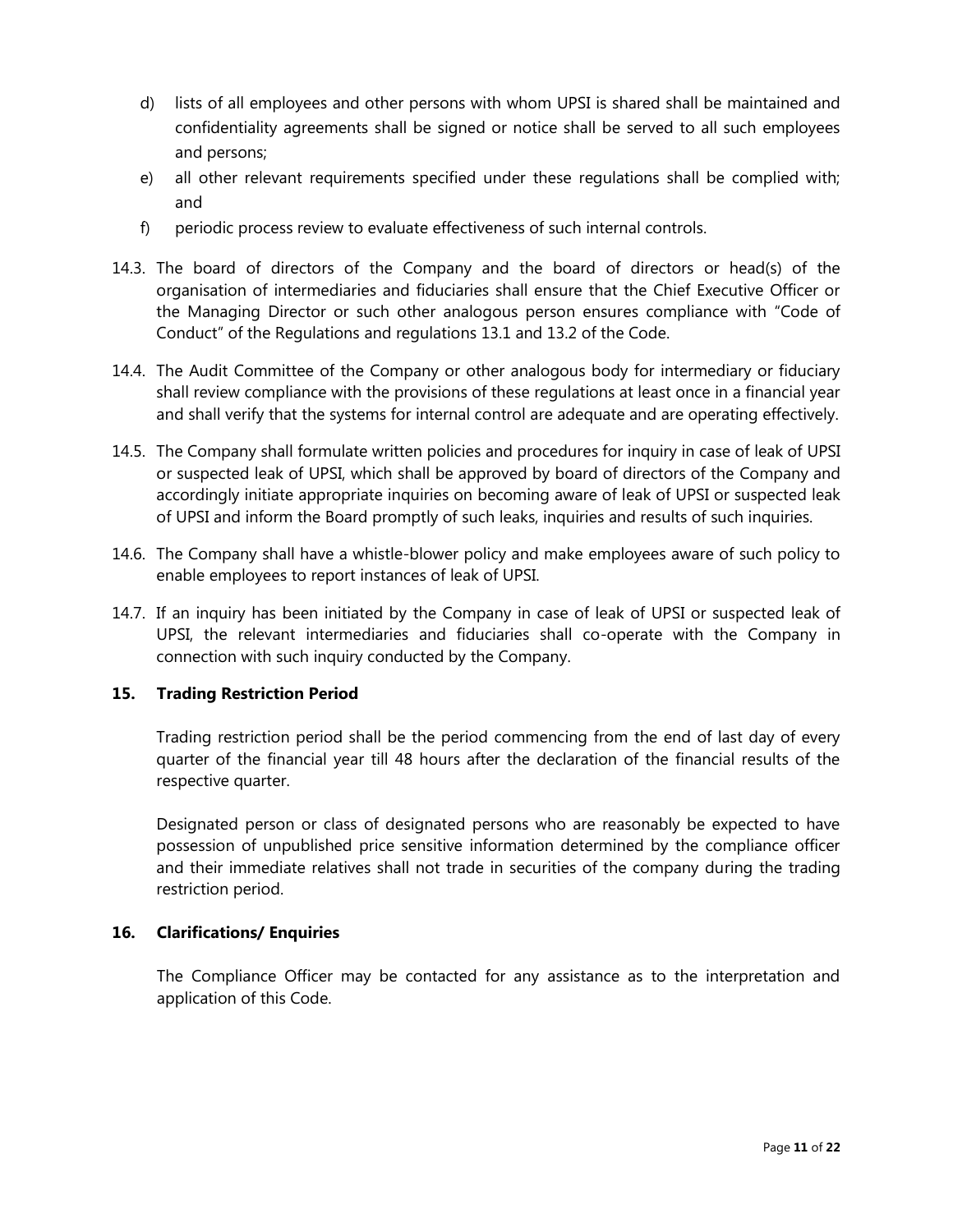Page **12** of **22**

## **Annexure 1**

## **APPLICATION FOR PRE-CLEARANCE OF TRADE**

To Date: The Compliance Officer Alphageo (India) Limited Hyderabad

Pursuant to the SEBI (Prohibition of Insider Trading) Regulations, 2015 and the Company"s Code of Conduct to Regulate, Monitor and Report of Trading by Insiders (Code), I seek approval to purchase /sell /subscribe Equity Shares of the Company as per details given below:

| $\mathbf{1}$   | Name of the applicant                                            |                                 |           |
|----------------|------------------------------------------------------------------|---------------------------------|-----------|
| $\overline{2}$ | Designation                                                      |                                 |           |
| 3              | Number of securities held                                        | Date:                           |           |
|                | (as on the date of application)                                  | No. of Securities:              |           |
| $\overline{4}$ | Folio No. / DP ID / Client ID No.                                |                                 |           |
| 5              | Current market price per Security<br>(as on date of application) |                                 |           |
| 6              | Details of Proposed Trade:                                       |                                 |           |
| i              | Date of Proposed Trade                                           |                                 |           |
| Ш              | Nature of Trade                                                  | Off-Market Trade / Market Trade |           |
|                | Mode and No. of Securities proposed to                           | Purchase of securities          |           |
| iii            | Trade                                                            | Sale of securities              |           |
|                |                                                                  | Subscription to securities      |           |
| iv             | Folio No. / DP ID / Client ID No. where                          |                                 |           |
|                | the securities will be credited/ debited                         |                                 |           |
| 7              | Details of previous Trade undertaken:                            |                                 |           |
| $\mathbf{I}$   | Date of previous Trade                                           |                                 |           |
| ii             | Mode of Trade                                                    |                                 |           |
| iii            | No of Securities Traded                                          |                                 |           |
| iv             | Value of the Trade                                               |                                 |           |
| 8              | Details of Trades undertaken in the                              | Jan-Mar                         | July-Sept |
|                | current quarter (tick applicable quarter)                        | Apr-June                        | Oct-Dec   |
| i              | No of Securities Traded                                          |                                 |           |
| ii             | Value of Trades undertaken                                       |                                 |           |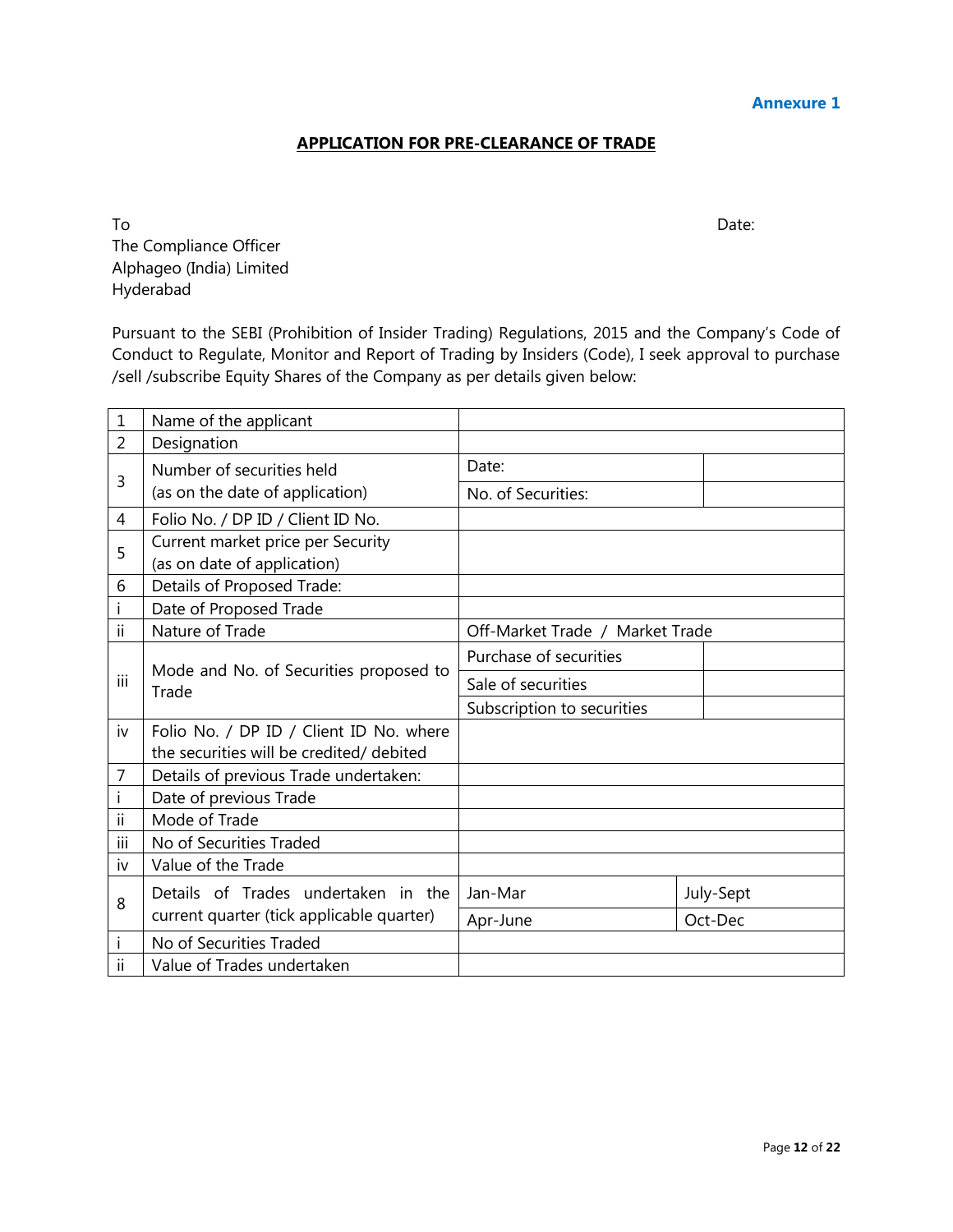## **APPLICATION FOR PRE-CLEARANCE OF TRADE**

#### **Undertaking**

I, \_\_\_\_\_\_\_\_\_\_\_\_\_\_\_\_\_\_\_\_\_\_\_\_\_\_\_\_\_\_\_\_\_\_\_, residing at \_\_\_\_\_\_\_\_\_\_\_\_\_\_\_\_\_\_\_\_\_\_\_\_\_\_\_\_\_\_\_\_\_\_\_\_\_\_am desirous of trading in trading in the Shares of the Company as mentioned in my application dated for pre-clearance of the transaction.

I further declare that I am not in possession of any unpublished price sensitive information up to the time of signing this Undertaking.

In the event that I have access to or receive any unpublished price sensitive information after the signing of this undertaking but before executing the transaction for which approval is sought, I shall inform the Compliance Officer of the same and shall completely refrain from trading in the securities of the Company until such information becomes public.

I declare that I have not contravened the provisions of the Rules as notified by the Company from time to time.

In the event of this transaction being in violation of the Rules or the applicable laws:

- a) I will, unconditionally, release, hold harmless and indemnify to the fullest extent, the Company and its directors and officers, (the "indemnified persons") for all losses, damages, fines, expenses suffered by the indemnified persons;
- b) I will compensate the indemnified persons for all expenses incurred in any investigation, defense, crisis management or public relations activity in relation to this transaction; and
- c) I authorize the Company to recover from me, the profits arising from this transaction and remit the same to the SEBI for credit of the Investor Protection and Education Fund administered by the SEBI.

I undertake to submit the necessary report within two trading days of execution of the transaction/ a 'Nil' report if the transaction is not undertaken.

If approval is granted, I shall execute the trade within seven trading days of the receipt of approval failing which I shall seek pre-clearance afresh.

I declare that I have made full and true disclosure in the matter.

Date: Signature: Signature: Signature: Signature: Signature: Signature: Signature: Signature: Signature: Signature: Signature: Signature: Signature: Signature: Signature: Signature: Signature: Signature: Signature: Signatu Place: Name: Name: Name: Name: Name: Name: Name: Name: Name: Name: Name: Name: Name: Name: Name: Name: Name: Name: Name: Name: Name: Name: Name: Name: Name: Name: Name: Name: Name: Name: Name: Name: Name: Name: Name: Name: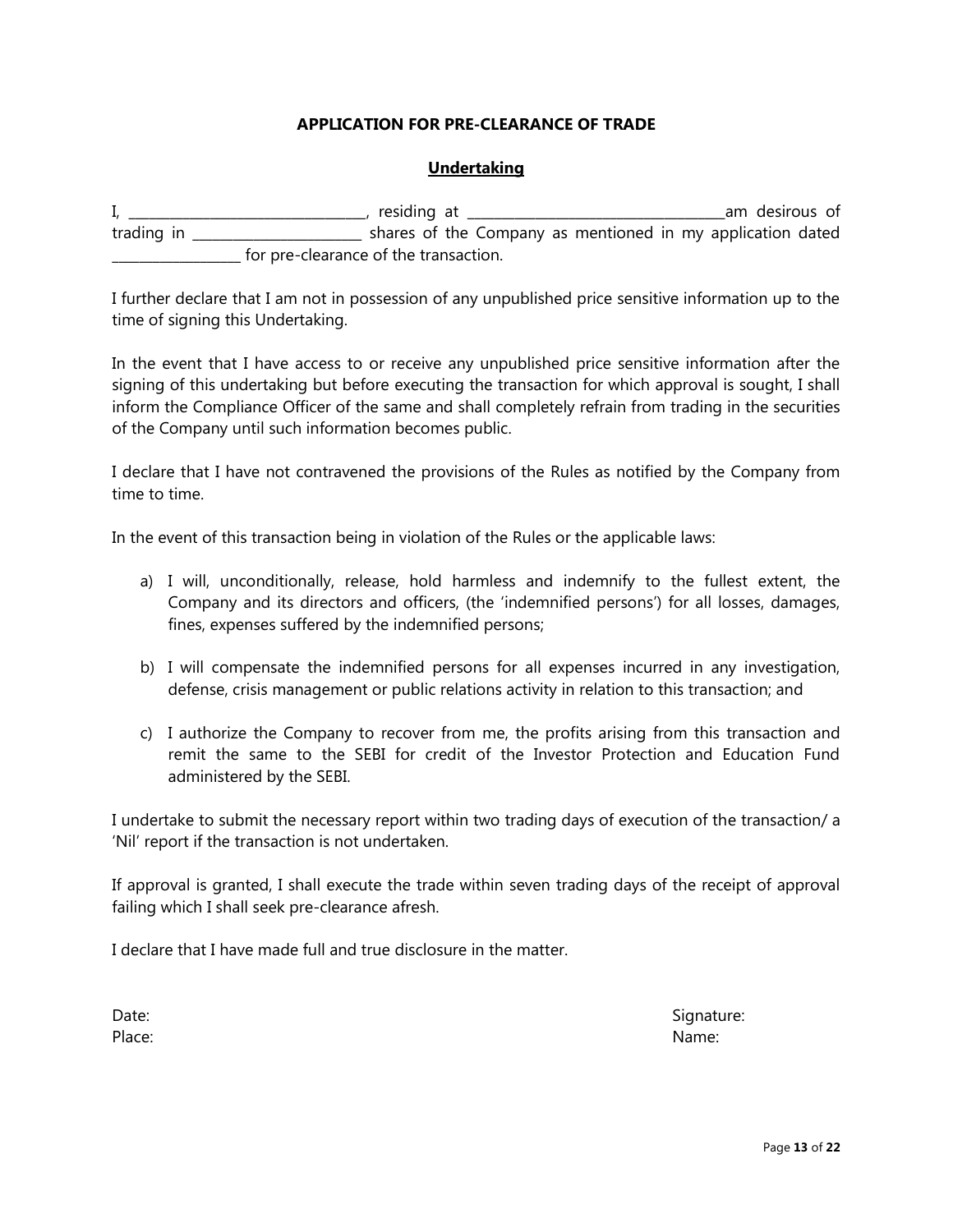#### **PRE-CLEARANCE APPROVAL TO TRADE**

Date:

To

Dear Sir/Madam,

Sub: Approval for trading in equity shares of the Company

With reference to your application dated \_\_\_\_\_\_\_\_\_\_\_, you are hereby informed that your request for trading in \_\_\_\_\_\_\_\_\_\_\_ (Nos.) of Equity Shares of the Company with an estimated value of the trade of Rs. \_\_\_\_\_\_\_\_\_\_\_\_\_ (based on the current market price on the date of application) is approved. Further please note that the said transaction must be completed within seven trading days from the date of this approval. Failure to do so, you need to apply for Pre-clearance approval afresh.

For **Alphageo (India) Limited**

Compliance Officer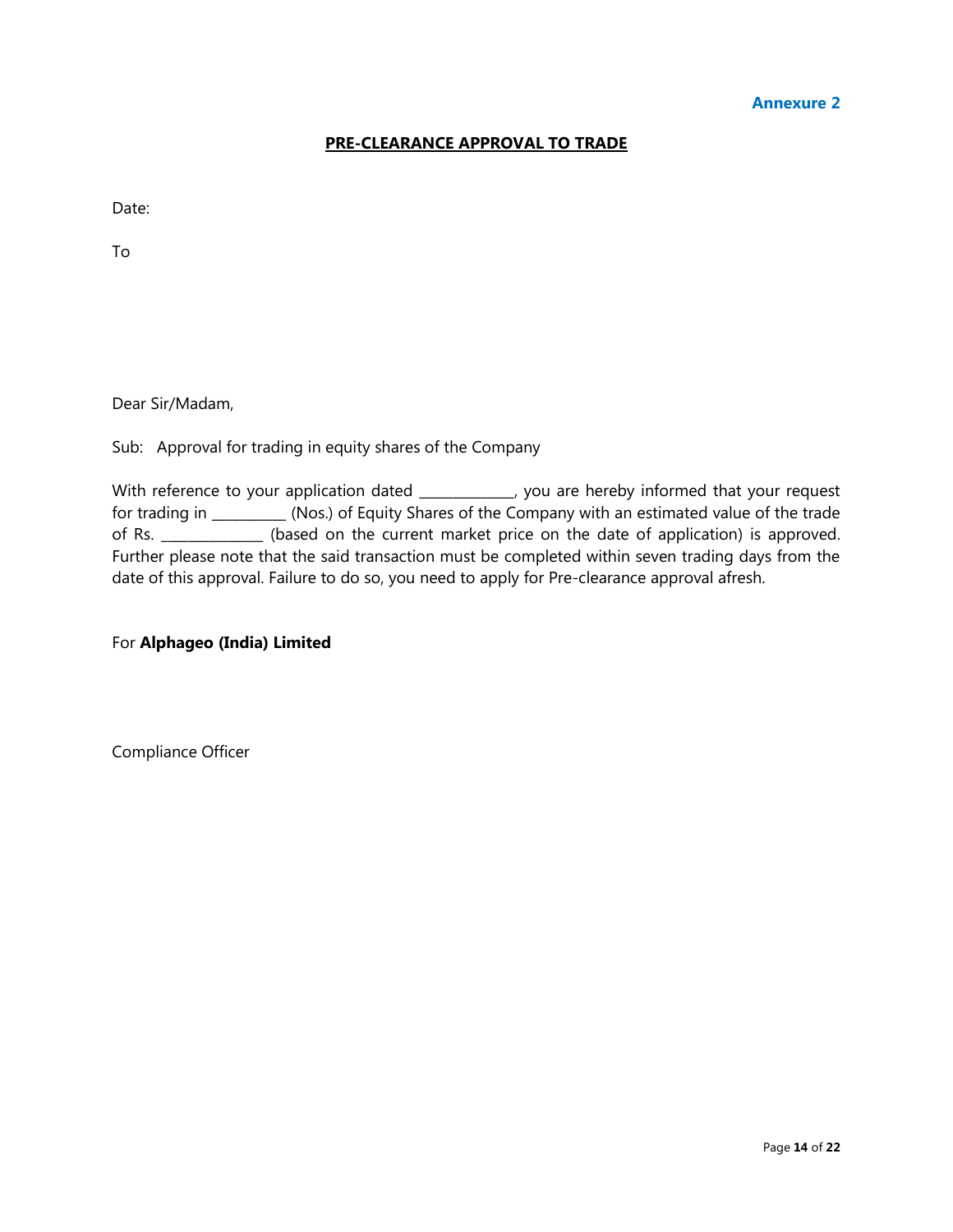#### Page **15** of **22**

#### **DISCLOSURE OF TRANSACTIONS**

(To be submitted within 2 days of transaction / trading in securities of the Company)

To Date: The Compliance Officer Alphageo (India) Limited Hyderabad

I, \_\_\_\_\_\_\_\_\_\_\_\_\_\_\_, hereby inform that with reference to the Approval for Pre-clearance of Trade with Letter Ref No. \_\_\_\_\_\_\_\_\_\_\_\_\_\_\_\_\_\_\_\_\_\_\_\_\_\_\_ dated \_\_\_\_\_\_\_\_\_\_\_\_\_\_ for \_\_\_\_\_\_\_\_\_\_\_\_\_ Equity Shares of the Company granted, I

- **•** have not bought / sold/ subscribed any securities of the Company
- have bought/ sold/ subscribed to \_\_\_\_\_\_\_\_\_ securities as mentioned below on \_\_\_\_\_\_\_\_\_:

*\*(Strike out whichever is not applicable)*

| Name of holder | Name<br>Exchange | of | No.<br>securities<br>traded | of | subscribed | Bought / sold / $\vert$ DP ID / Client $\vert$ Trade<br>ID/Folio No. | Value<br>(Gross) (Rs.) |
|----------------|------------------|----|-----------------------------|----|------------|----------------------------------------------------------------------|------------------------|
|                |                  |    |                             |    |            |                                                                      |                        |
|                |                  |    |                             |    |            |                                                                      |                        |
|                |                  |    |                             |    |            |                                                                      |                        |
|                |                  |    |                             |    |            |                                                                      |                        |
|                |                  |    |                             |    |            |                                                                      |                        |

I further declare that the above information is correct and that no provisions of the Company"s Code and/or applicable laws/regulations have been contravened for effecting the above said transaction(s).

Signature: Name:

**Annexure 3**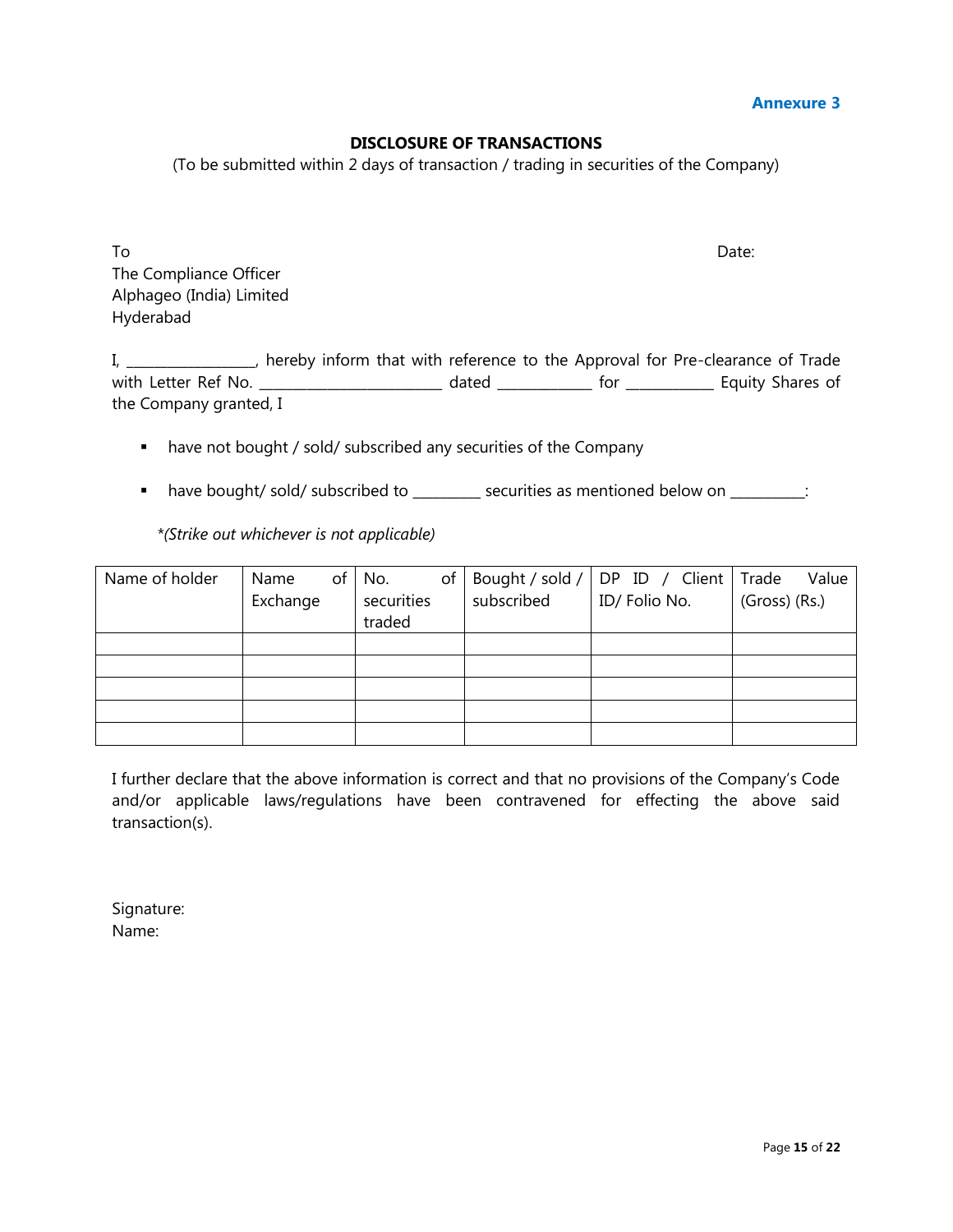## **APPLICATION FOR RELIEF FROM CONDITIONAL PERIOD FOR UNDERTAKING CONTRACT TRADE OF SECURITIES**

To Date: The Compliance Officer Alphageo (India) Limited Hyderabad

Dear Sir,

I, \_\_\_\_\_\_\_\_\_\_\_\_\_\_\_\_\_\_\_\_\_\_\_\_\_\_ of the Company has undertaken a trade by purchase of / sale of / subscribe to Equity Shares of the Company on \_\_\_\_\_\_\_\_\_\_\_\_\_\_ (date of trade) and the same has been informed on \_\_\_\_\_\_\_\_\_\_\_\_\_\_\_\_\_\_\_\_\_. At present I am holding \_\_\_\_\_\_\_\_\_\_\_\_\_\_\_\_\_\_\_\_\_\_ (No of Shares) of the Company.

Now I desire to undertake a trade of \_\_\_\_\_\_\_\_\_\_\_\_\_\_\_\_\_ (Nature of Trade) for \_\_\_\_\_\_\_\_\_\_\_\_\_\_\_\_\_ (No of Shares) which is less than 6 months conditional period for undertaken contra trade from the earlier trade undertaken by me for the following reasons:

1. 2. 3.

I request you relief may be granted for the above said reasons from the minimum conditional period of 6 months for undertaking contra trade as required under the Code of Conduct to Regulate, Monitor and Reporting of Trading by Insiders of the Company in respect of the above mentioned proposed trade in securities of the Company.

Thanking you Yours faithfully,

Signature:

Request for relief from minimum conditional period for undertaking Contra Trade for a proposed trade by way of \_\_\_\_\_\_\_\_\_\_\_\_\_\_ of \_\_\_\_\_\_\_\_\_\_\_\_\_\_\_\_ shares of the Company is hereby approved / rejected for the following reasons:

1.

2. 3.

#### For **Alphageo (India) Limited**

Compliance Officer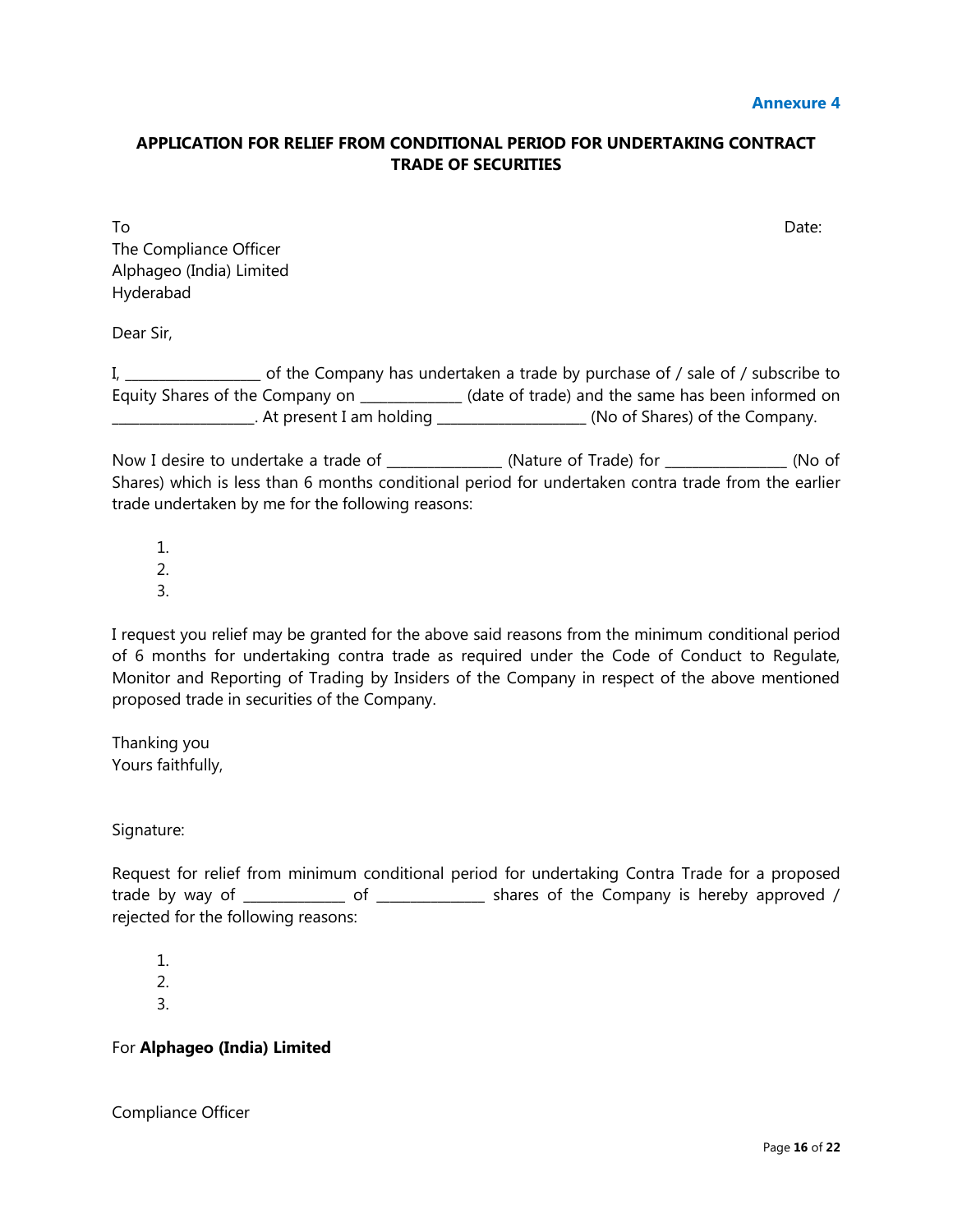## **Annexure 5**

#### **FORM A**

SEBI (Prohibition of Insider Trading) Regulations, 2015 [Regulation 7 (1) (a) read with Regulation 6 (2) – Initial disclosure to the company]

Name of the company: **ALPHAGEO (INDIA) LIMITED** ISIN of the company: **INE137C01018**

## **Details of Securities held by Promoter, Key Managerial Personnel (KMP), Director and other such persons as mentioned in Regulation 6(2)**

| Name, PAN,   | Category of Person | Securities held as on the date of |                   | % of         |
|--------------|--------------------|-----------------------------------|-------------------|--------------|
| CIN/DIN &    | Promoters/ KMP     | regulation coming into force      |                   | Shareholding |
| address with | /Directors/        | Type of security (For             | No. of            |              |
| contact nos. | Immediate relative | eg. – Shares,                     | <b>Securities</b> |              |
|              | to/others etc)     | Warrants,                         |                   |              |
|              |                    | Convertible                       |                   |              |
|              |                    | Debentures etc.)                  |                   |              |
|              |                    |                                   |                   |              |
|              |                    |                                   |                   |              |
|              |                    |                                   |                   |              |

## **Details of Open Interest (OI) in derivatives of the company held by Promoter, Key Managerial Personnel (KMP), Director and other such persons as mentioned in Regulation 6(2)**

| Open Interest of the Future contracts held as on<br>the date of regulation coming into force |             |                |                | Open Interest of the Option Contracts held as on<br>the date of regulation coming into force |                |
|----------------------------------------------------------------------------------------------|-------------|----------------|----------------|----------------------------------------------------------------------------------------------|----------------|
| Contract                                                                                     | Number of   | Notional value | Contract       | Number of                                                                                    | Notional value |
| Specifications                                                                               | units       | in Rupee       | Specifications | units                                                                                        | in Rupee       |
|                                                                                              | (contracts  | terms          |                | (contracts                                                                                   | terms          |
|                                                                                              | * lot size) |                |                | * lot size)                                                                                  |                |
| 6                                                                                            |             |                | 9              | 10                                                                                           | 11             |
|                                                                                              |             |                |                |                                                                                              |                |
|                                                                                              |             |                |                |                                                                                              |                |

Name & Signature:

Designation:

Date: Place: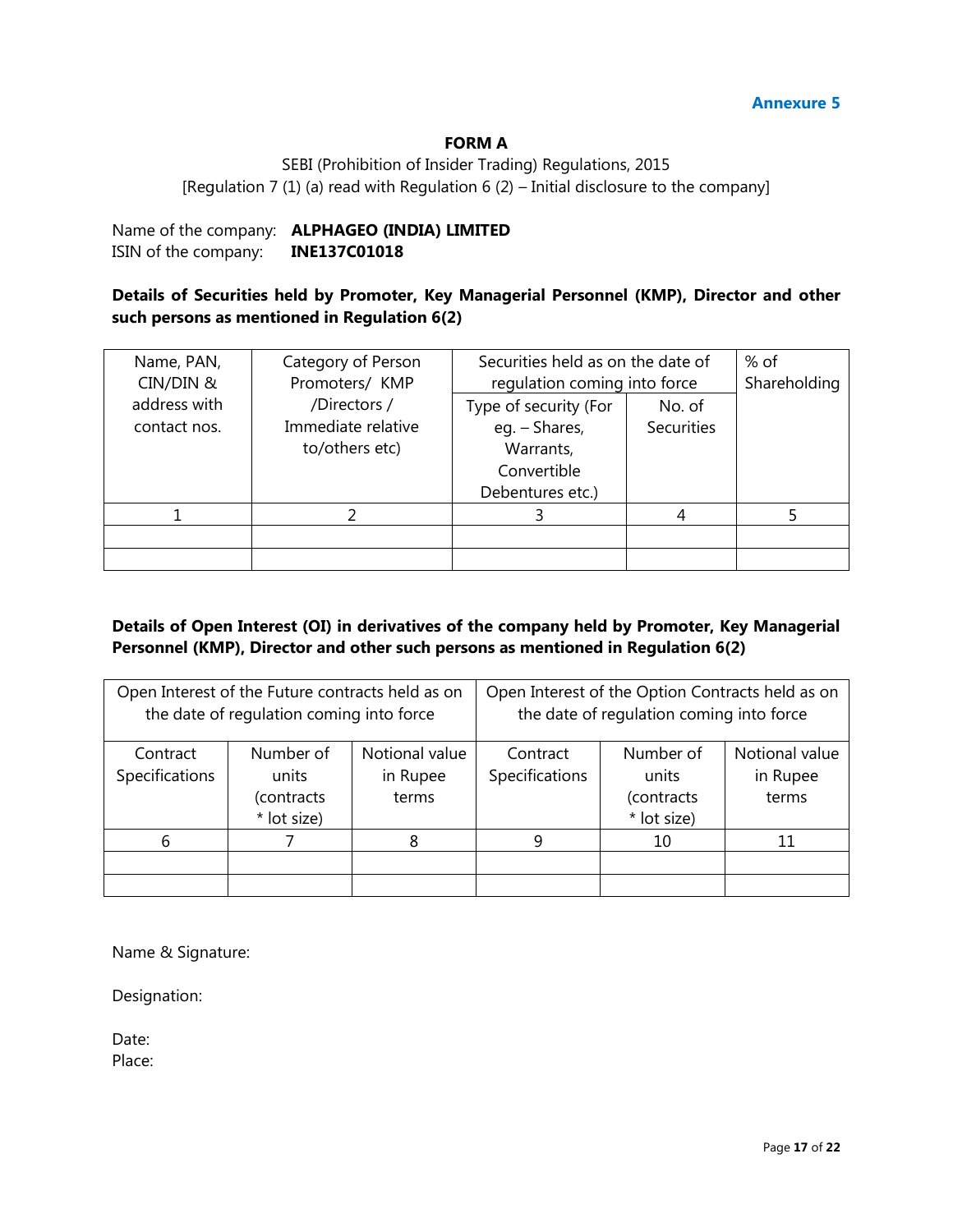#### **FORM B**

#### SEBI (Prohibition of Insider Trading) Regulations, 2015

[Regulation 7 (1) (b) read with Regulation 6(2) – Disclosure on becoming a director/KMP/Promoter]

Name of the company: **ALPHAGEO (INDIA) LIMITED** ISIN of the company: **INE137C01018**

**Details of Securities held on appointment of Key Managerial Personnel (KMP) or Director or upon becoming a Promoter of a listed company and other such persons as mentioned in Regulation 6(2).**

| Name,        | Category of                                 | Date of        | Securities held at the time of |                              | % of |
|--------------|---------------------------------------------|----------------|--------------------------------|------------------------------|------|
| PAN, CIN/DIN | Person<br>appointment<br>becoming Promoter/ |                |                                | Shareholding                 |      |
| &address     | Promoters/ KMP                              | οf             |                                | appointment of Director/ KMP |      |
| with contact | /Directors/                                 | Director / KMP | Type of security               | No. of                       |      |
| nos.         | Immediate                                   | OR Date of     | (For eg. - Shares,             | Securities                   |      |
|              | relative to/others                          | becoming       | Warrants,                      |                              |      |
|              | etc)                                        | Promoter       | Convertible                    |                              |      |
|              |                                             |                | Debentures etc.)               |                              |      |
|              |                                             | 3              | 4                              |                              | 6    |
|              |                                             |                |                                |                              |      |
|              |                                             |                |                                |                              |      |

**Details of Open Interest (OI) in derivatives of the company held on appointment of Key Managerial Personnel (KMP) or Director or upon becoming a Promoter of a listed company and other such persons as mentioned in Regulation 6(2).**

|                            | Open Interest of the Future contracts held at the<br>time of becoming Promoter/appointment of<br>Director/KMP |                                     |                            | Open Interest of the Option Contracts held at the<br>time of becoming Promoter/appointment of<br>Director/KMP |                                     |
|----------------------------|---------------------------------------------------------------------------------------------------------------|-------------------------------------|----------------------------|---------------------------------------------------------------------------------------------------------------|-------------------------------------|
| Contract<br>Specifications | Number of<br>units<br>(contracts<br>* lot size)                                                               | Notional value<br>in Rupee<br>terms | Contract<br>Specifications | Number of<br>units<br>(contracts<br>* lot size)                                                               | Notional value<br>in Rupee<br>terms |
|                            | 8                                                                                                             | q                                   | 10                         | 11                                                                                                            | 12                                  |
|                            |                                                                                                               |                                     |                            |                                                                                                               |                                     |

Name & Signature:

Designation:

Date: Place: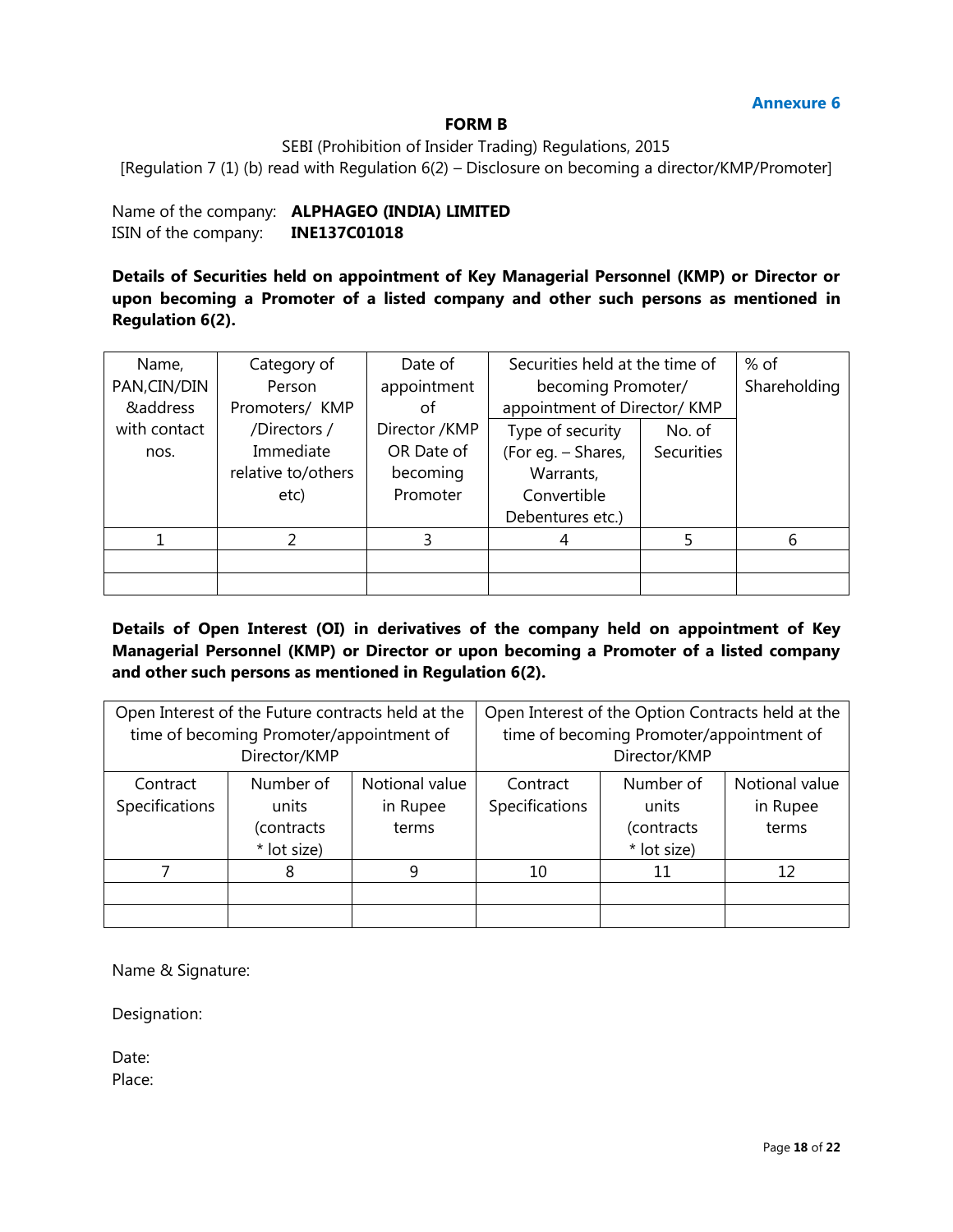#### **FORM C**

Securities and Exchange Board of India (Prohibition of Insider Trading) Regulations, 2015 [Regulation 7(2) read with Regulation 6(2)]

Name of the company: **ALPHAGEO (INDIA) LIMITED** ISIN of the company: **INE137C01018**

Details of change in holding of Securities of Promoter, Key Managerial Personnel, Employee or Director of the Company and other such persons as mentioned in Regulation 6(2)

| $1\,$        | Name, PAN, CIN/DIN, & address of Promoter/ Employee /        |                      |
|--------------|--------------------------------------------------------------|----------------------|
|              | Director/ any other person with contact nos.                 |                      |
| 2            | Category of Person (Promoters/KMP / Directors/               |                      |
|              | Immediate relatives/ others etc.)                            |                      |
| 3            | Securities held prior to acquisition/disposal                |                      |
| $\mathbf{i}$ | Type of security (For eg.- Shares, Warrants, Convertible     |                      |
|              | Debentures etc.)                                             |                      |
| ΪĹ           | No. and % of shareholding                                    |                      |
| 4            | Securities acquired/disposed                                 |                      |
| $\mathbf{i}$ | Type of security (For eg.- Shares, Warrants, Convertible     |                      |
|              | Debentures etc.)                                             |                      |
| ij           | No. of Securities                                            |                      |
| iii          | Value (Excl fees, taxes and duties)                          |                      |
| iv           | Transaction Type (Buy/Sale/Pledge/Revoke/Invoke)             |                      |
| 5            | Securities held post acquisition/ disposal                   |                      |
| i.           | Type of security (For eq.- Shares, Warrants, Convertible     |                      |
|              | Debentures etc.)                                             |                      |
| Ϊİ.          | No. and % of shareholding                                    |                      |
| 6            | Date of allotment advice/ acquisition of shares/             |                      |
|              | sale of shares, specify                                      |                      |
|              | From                                                         |                      |
| Ϊİ           | Tο                                                           |                      |
| 7            | Date of intimation to company (under PIT Reg)                |                      |
| 8            | Mode of acquisition (market purchase/public rights/          |                      |
|              | preferential offer / off market/ Inter-se transfer etc.)     |                      |
| 9            | Trading in derivatives (Specify type of contract, Futures or |                      |
|              | Options etc)                                                 |                      |
| $\mathbf{I}$ | Type of contract                                             |                      |
| ii           | <b>Contract specifications</b>                               |                      |
| iii          | Buy:                                                         |                      |
| a.           | <b>Notional Value</b>                                        |                      |
| b.           | Number of units (contracts * lot size)                       |                      |
| iv           | Sell:                                                        |                      |
| a.           | <b>Notional Value</b>                                        |                      |
| b.           | Number of units (contracts * lot size)                       |                      |
| 10           | Exchange on which the trade was executed                     | <b>BSE &amp; NSE</b> |

Date: Signature: Signature: Signature: Signature: Signature: Signature: Signature: Signature: Signature: Signature: Signature: Signature: Signature: Signature: Signature: Signature: Signature: Signature: Signature: Signatu Designation: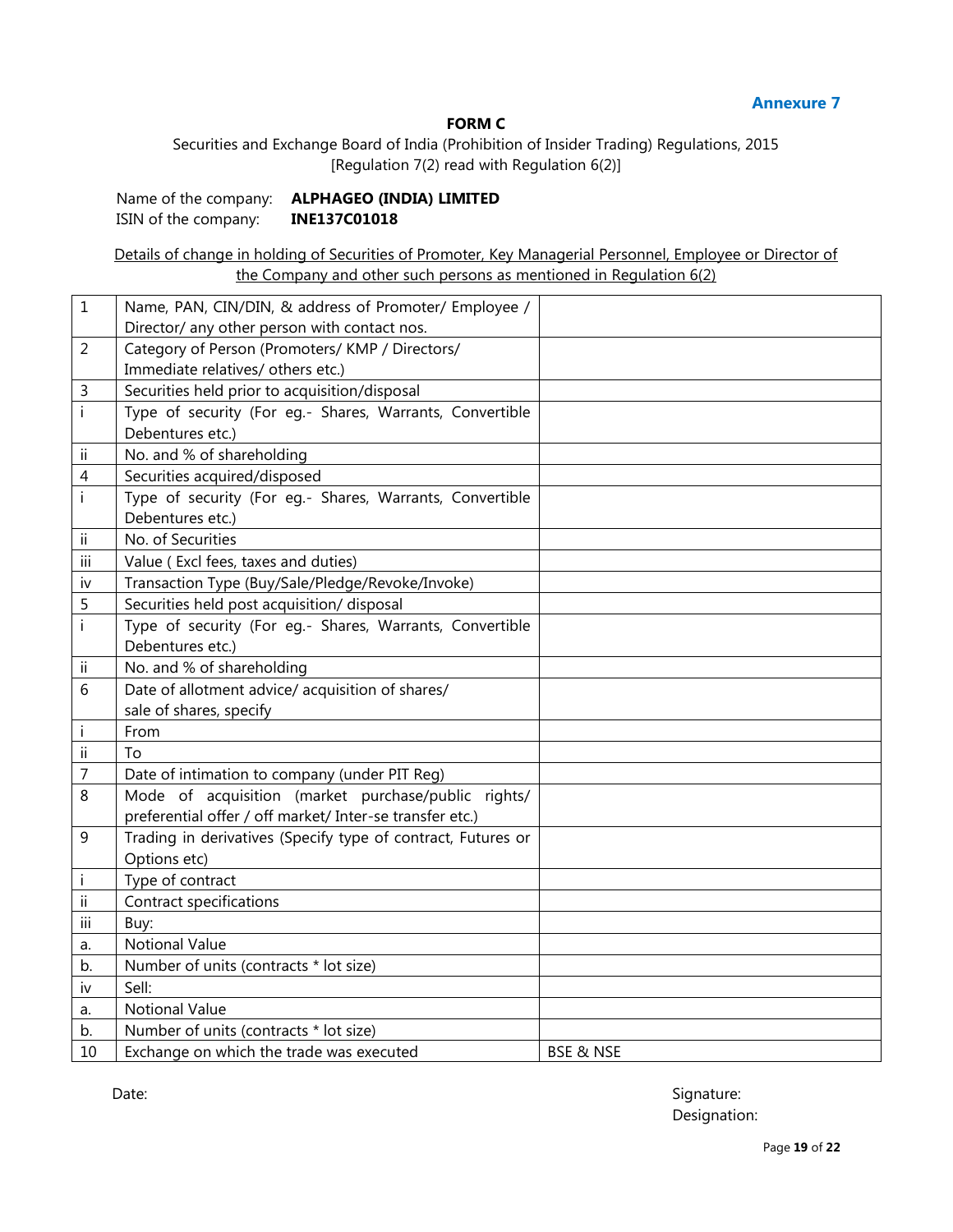#### **FORM D**

Securities and Exchange Board of India (Prohibition of Insider Trading) Regulations, 2015 [Regulation 7(3)]

Name of the company: **ALPHAGEO (INDIA) LIMITED** ISIN of the company: **INE137C01018**

Details of trading in securities by other connected persons as identified by the Company

| $1\,$ | Name, PAN, CIN/DIN, & address of Promoter/                |  |
|-------|-----------------------------------------------------------|--|
|       | Employee / Director/ any other person with contact nos.   |  |
| 2     | Connection with the Company                               |  |
| 3     | Securities held prior to acquisition/disposal             |  |
| i     | Type of security (For eg.- Shares, Warrants, Convertible  |  |
|       | Debentures etc.)                                          |  |
| Ϊİ.   | No. and % of shareholding                                 |  |
| 4     | Securities acquired/disposed                              |  |
| i     | Type of security (For eg.- Shares, Warrants, Convertible  |  |
|       | Debentures etc.)                                          |  |
| Ϊİ.   | No. of Securities                                         |  |
| iii   | Value (Excl fees, taxes and duties)                       |  |
| iv    | Transaction Type (Buy/Sale/Pledge/Revoke/Invoke)          |  |
| 5     | Securities held post acquisition/ disposal                |  |
| i.    | Type of security (For eg.- Shares, Warrants, Convertible  |  |
|       | Debentures etc.)                                          |  |
| Ϊİ    | No. and % of shareholding                                 |  |
| 6     | Date of allotment advice/ acquisition of shares/sale of   |  |
|       | shares, specify                                           |  |
|       | From                                                      |  |
| ii    | To                                                        |  |
| 7     | Date of intimation to company                             |  |
| 8     | Mode of acquisition (market purchase/public rights/       |  |
|       | preferential offer / off market/ Inter-se transfer etc.)  |  |
| 9     | Trading in derivatives (Specify type of contract, Futures |  |
|       | or Options etc)                                           |  |
| i     | Type of contract                                          |  |
| ii    | <b>Contract specifications</b>                            |  |
| iii   | Buy:                                                      |  |
| a.    | <b>Notional Value</b>                                     |  |
| b.    | Number of units (contracts * lot size)                    |  |
| iv    | Sell:                                                     |  |
| a.    | <b>Notional Value</b>                                     |  |
| b.    | Number of units (contracts * lot size)                    |  |
| 10    | Exchange on which the trade was executed                  |  |

Date: Signature: Signature: Signature: Signature: Signature: Signature: Signature: Signature: Signature: Signature: Signature: Signature: Signature: Signature: Signature: Signature: Signature: Signature: Signature: Signatu

Designation: